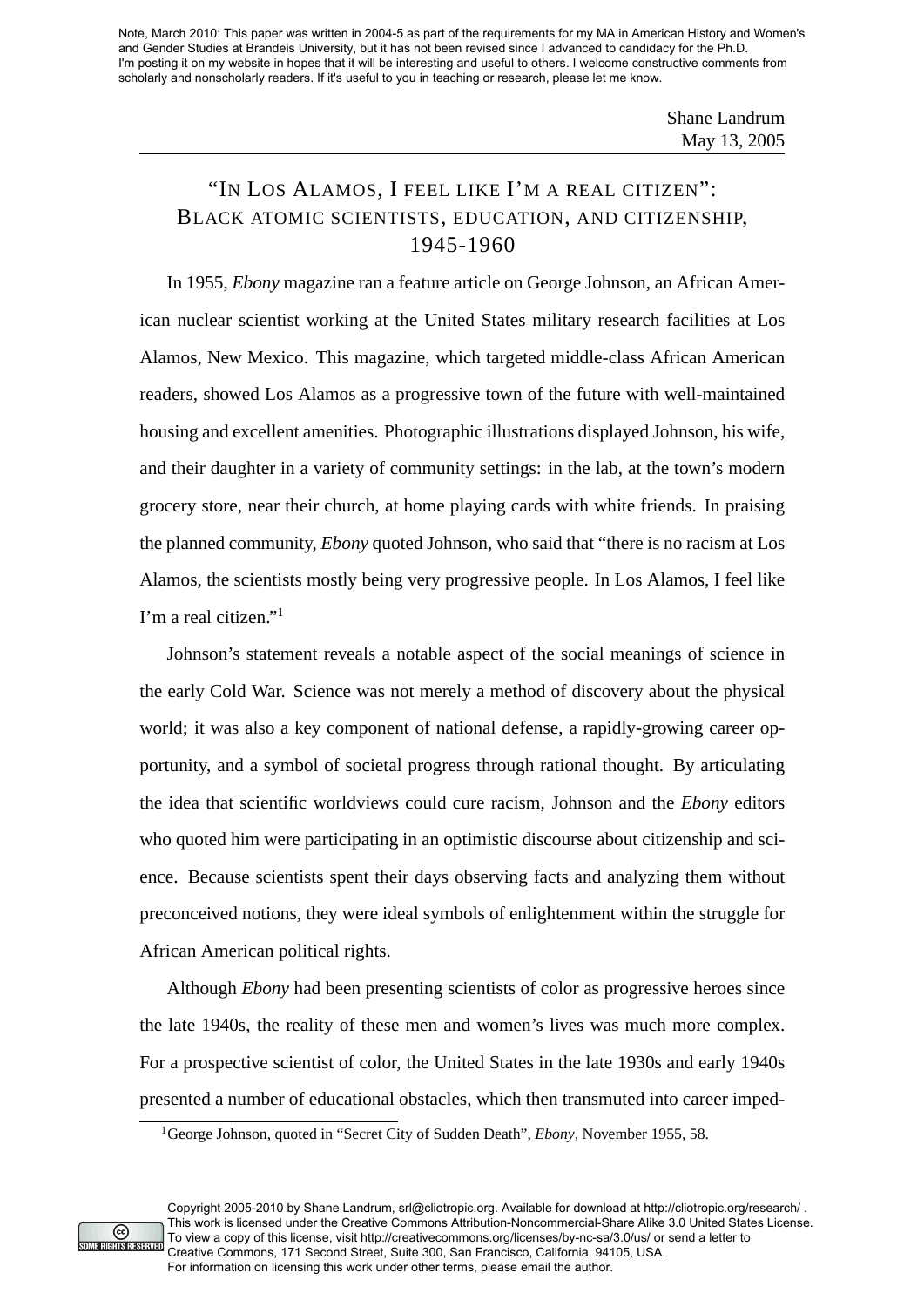iments later in their lives. By exploring these hurdles and how African American scientists negotiated them, historians can understand important relationships among American racial ideologies, citizenship, and notions of scientific progress during the early Cold War. During this period, science became a career by which African Americans could attain economic well-being, a component of the general knowledge necessary for informed democratic citizens, and a symbol of Black intellectual achievement in the face of structural racism.<sup>2</sup>

Within the larger context of American scientific research, atomic science became particularly vital during and after World War II. The work of the Manhattan Project ended the war concretely with the atomic bombs on Hiroshima and Nagasaki. Between 1945 and 1950, atomic science became both a concrete means for maintaining American military power and an international symbol of American intellectual vigor. In its symbolic capacity, it played a key role in domestic politics and culture, where atomic scientists appeared as the keepers of a progressive nuclear future. At the same time, increasing numbers of educated Americans were able to pursue scientific research as a professional career. Among these were a select number of African Americans, the children of a generation which had migrated in large numbers to the urban areas of the Northeast and Midwest. These men and women came of age at a time when African Americans increasingly demanded economic, educational, and political opportunities previously enjoyed only by whites. The fact that there were so few of them testifies to the significance of structural discrimination against African Americans and its impact on American scientific research during the early Cold War.



Copyright 2005-2010 by Shane Landrum, srl@cliotropic.org. Available for download at http://cliotropic.org/research/ . This work is licensed under the Creative Commons Attribution-Noncommercial-Share Alike 3.0 United States License. To view a copy of this license, visit http://creativecommons.org/licenses/by-nc-sa/3.0/us/ or send a letter to Creative Commons, 171 Second Street, Suite 300, San Francisco, California, 94105, USA. For information on licensing this work under other terms, please email the author.

<sup>&</sup>lt;sup>2</sup>My work here has been strongly influenced by Rayvon Fouche's approaches to the study of African American inventors in the late 19th and early 20th centuries. In particular, Fouche argues that celebratory ´ approaches to the lives of Black inventors have tended to overestimate their importance and minimize the role of structural racism in their lives. See Rayvon Fouché, *Black Inventors in the Age of Segregation*: *Granville T. Woods, Lewis H. Latimer, & Shelby J. Davidson* (Baltimore: Johns Hopkins University Press, 2003).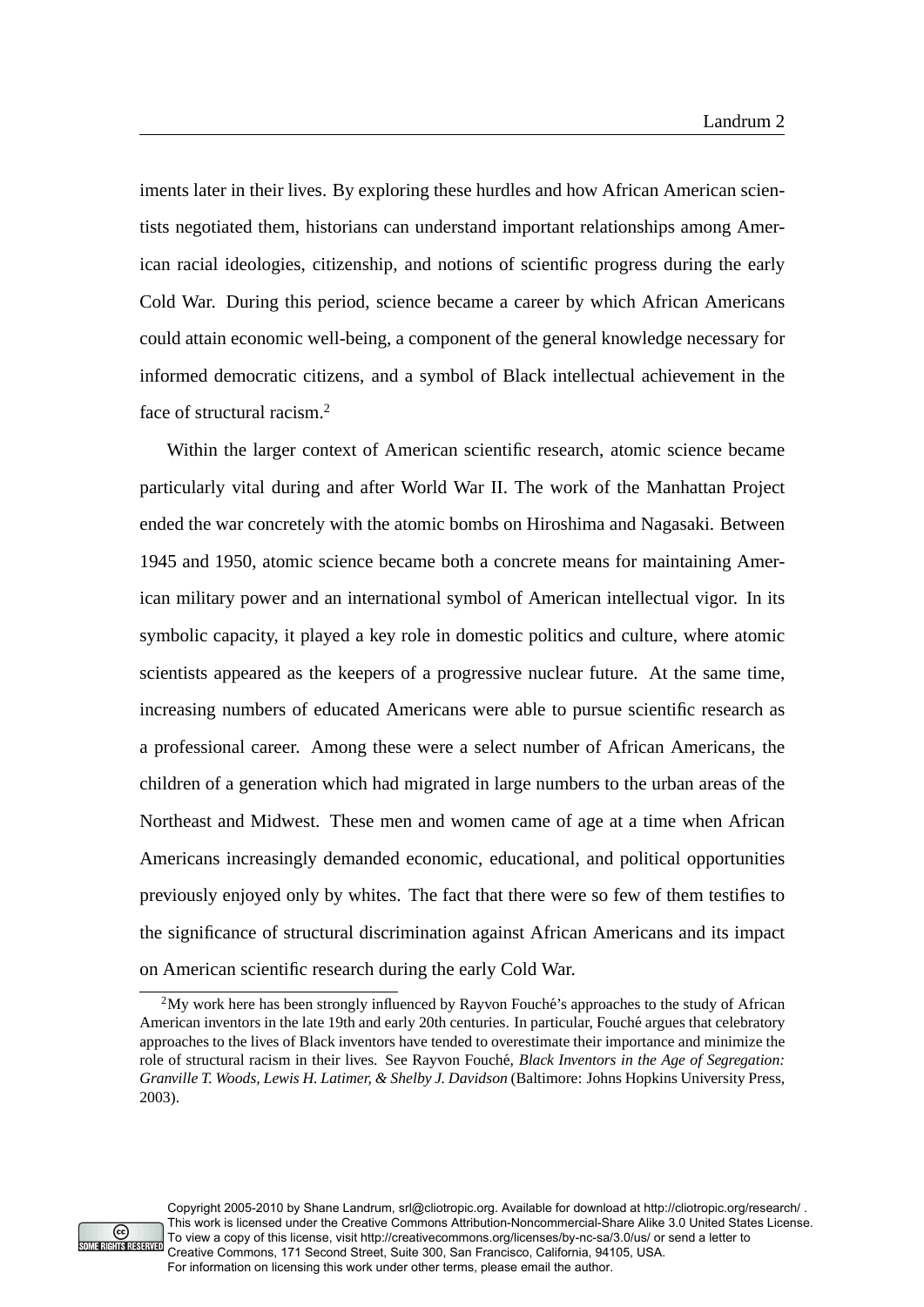To understand how scientific research became a new career path for Black Americans during World War II, it is vital to know how those scientists received their educations. This first generation of Black atomic scientists were mostly born between 1918 and 1925, though several were born in the decade prior. Of the approximately twenty Black scientists whose names appeared in the African American press in connection with atomic research, the vast majority were male; only three were female. This group included a handful of Ph.D.s as well as a number of master's degree recipients. Some of the scientists profiled in the African American press were more accurately categorized as technicians; they held only bachelor's degrees or high school diplomas. Despite their low professional status, they are included here because Black newspapers and magazines considered them important enough to profile in some detail. I do not include clerical workers within the emerging postwar scientific bureaucracy, who seldom appeared as individuals in the Black press. This essay describes the most publicly visible Black atomic scientists, those who appeared by name in published accounts.<sup>3</sup> Because relatively few of them held doctoral degrees, biographical information about them in scientific reference works tends to be scarce.<sup>4</sup> Even so, enough information survives to describe this group of men and women within the context of their times.

Generationally, the first African American atomic scientists were almost all children of the Great Migration, the gradual movement from the rural South to urban areas like St. Louis, Chicago, and New York which began around 1914. The oldest of the scien-



<sup>&</sup>lt;sup>3</sup>Existing literature has focused on specific disciplines, particularly physics, in discussing postwar nuclear research. In contrast, I define "atomic science" broadly to include physicists, chemists, engineers, mathematicians, and other scientific professionals who worked with nuclear materials. Although I recognize that each discipline was separate from the others in important ways, popular conceptions of "atomic science" in the period before 1960 were sufficiently unified that a cross-disciplinary definition is more useful.

<sup>4</sup> I refer in particular to the *American Men & Women of Science* series. In some cases, one or two mentions in a Black-targeted periodical and a capsule biography in *American Men & Women of Science* is the only published and indexed information about an individual. *American Men & Women of Science* focuses only on living scientists, and sometimes even living scientists listed in one edition are not listed in the next, making compilation of life histories difficult.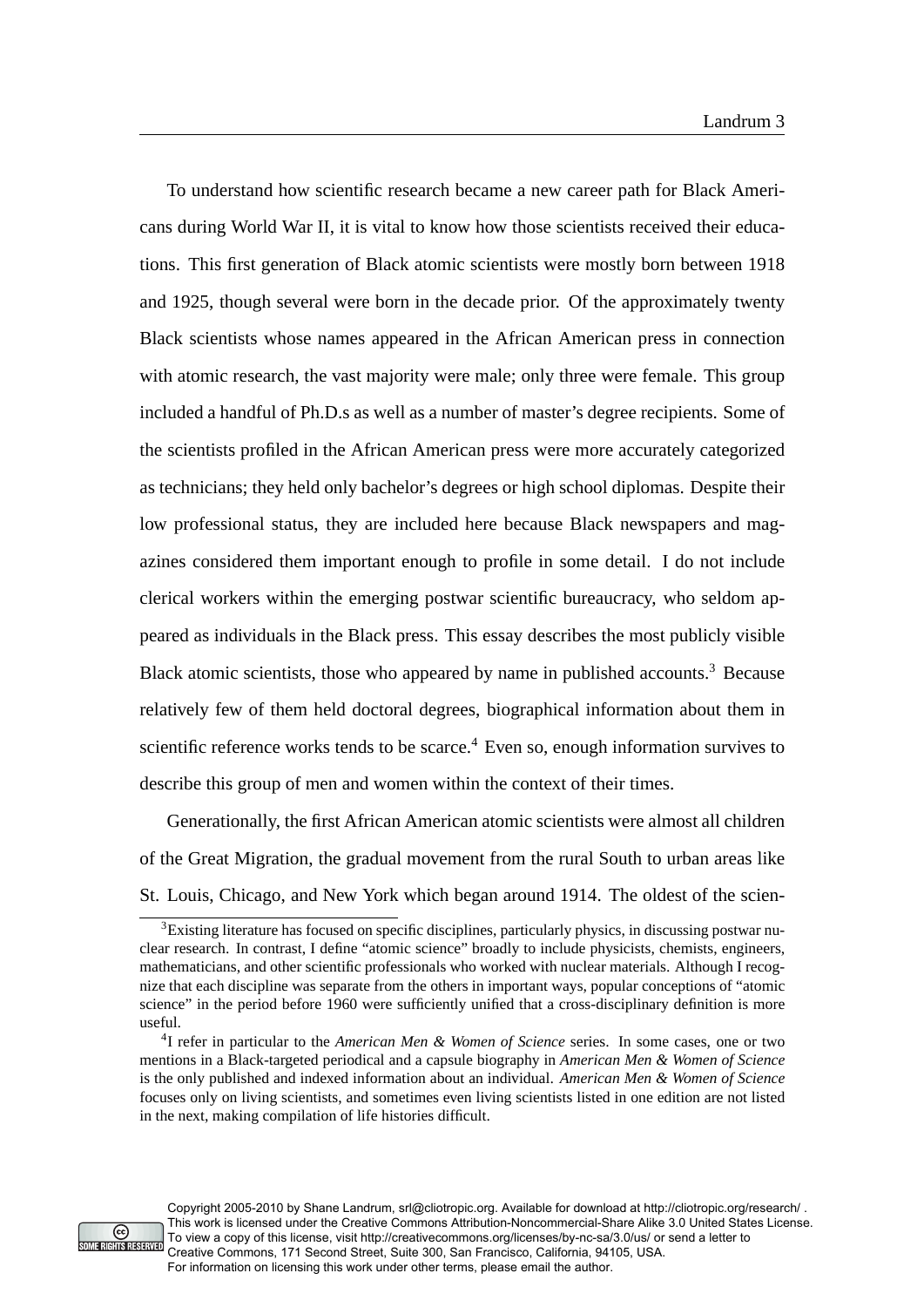tists were more likely to have been born in the South and to have left it at some point in their childhood; the younger ones tended to have been born in the upper Midwest. In terms of their undergraduate educations, the scientists fell into two broad groups. The first attended historically Black colleges and universities, which were located largely in the South. Among these, St. Augustine's College (North Carolina), Fisk University, and particularly Howard University were most common. The second group attended public and private universities in the Midwest, such as Purdue University, the University of Illinois, and the University of Michigan.<sup>5</sup> Many scientists from both groups attended the University of Chicago for graduate study, a factor which contributed significantly to their later participation in atomic science.

Within communities of color in the early 20th century, an advanced scientific education was a rarity. During this period, 80 percent of African Americans lived in the states of the former Confederacy. There, they faced educational systems which barely acknowledged their existence.<sup>6</sup> Public schools, which received funding from taxes paid equally by white and Black citizens, disproportionately benefited white students.<sup>7</sup> Black taxpayers who wanted their children to receive even a primary school education often paid twice for schools: once in state taxes and again by contributing cash and volunteer labor for the building of local segregated schools.<sup>8</sup> Parents who valued education often found financial support from philanthropies like the Rosenwald Fund, which built almost a quarter of the primary schools attended by Southern Black children in 1929.<sup>9</sup>



<sup>&</sup>lt;sup>5</sup>A few well-off individuals from the Northeast took a third path, attending elite New England schools; these included the brothers William and Lawrence Knox. Percentagewise, they were an anomaly.

<sup>6</sup>Robert K. Weaver, "Development of Science Curricula in Negro Schools," *Journal of Negro Education* 25:2 (Spring 1956), 118.

<sup>7</sup>Louis R. Harlan, *Separate and Unequal: Public School Campaigns and Racism in the Southern Seaboard States 1901-1915* (Chapel Hill: University of North Carolina Press, 1958), 11-18.

<sup>8</sup> James Anderson, *The Education of Blacks in the South, 1880-1930*, (Chapel Hill: University of North Carolina Press, 1988), 156-7, 183-5.

<sup>9</sup>Anderson 156-85.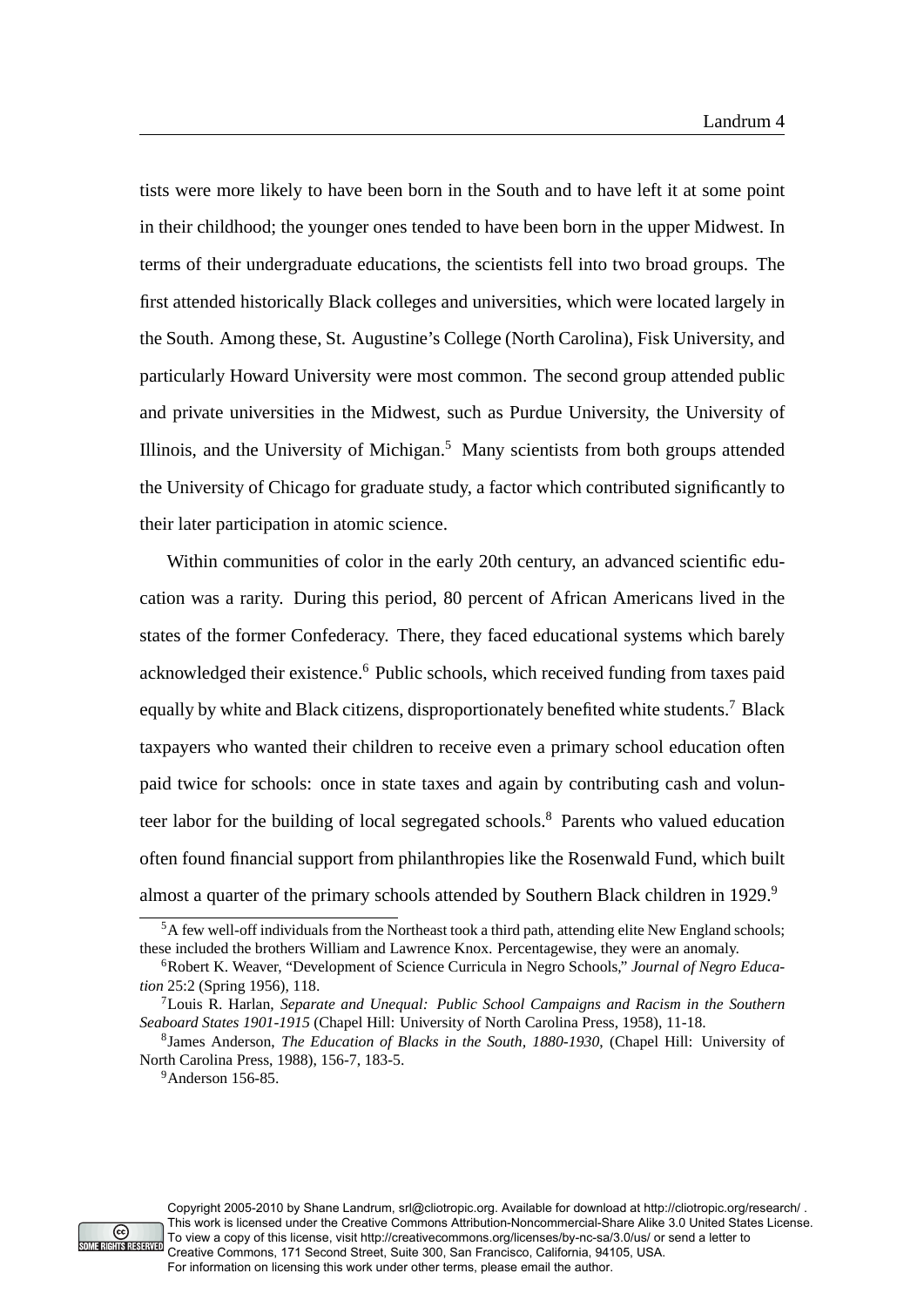Most high schools for Southern students of color were located in urban areas.<sup>10</sup> The Progressive era witnessed a huge growth in the number of Southern high schools. Once federal courts interpreted the 1896 *Plessy v. Ferguson* decision to mean that Black high schools were not required, the number of white-only high schools rose rapidly.<sup>11</sup> Thus, by 1933, 54 percent of appropriate-age white Southern students were attending high school, in contrast with only 18 percent of black students of the same age.<sup>12</sup> Moreover, because of chronic underfunding, Black high schools generally focused their science coursework in "practical" areas such as general science. Where science classes were specialized, they tended to be in biology, the most useful specialty for future doctors within a racially segregated medical system. Physics and chemistry, which required laboratory equipment and supplies separate from those for biology, appeared much less frequently in the schools' science curricula. $13$  The few Black high schools that existed focused much more frequently on a classical curriculum that included foreign languages and literature, the backbone of a liberal education.<sup>14</sup> As historian James D. Anderson has noted, African American high schools were designed to educate the "talented tenth" of the Black community: ministers, doctors, and economic elites who would go on to study at the historically Black colleges and universities.<sup>15</sup> Scientists outside the medical profession were a new kind of professional which these schools were rarely equipped to train.

Once an African American student reached a historically Black college, he or she was likely to face similar curricular deficits in the sciences. Not only were private church-funded colleges focused on classical education; publicly-funded universities for students of color lacked agricultural experiment stations or other research facilities.



<sup>&</sup>lt;sup>10</sup>Anderson 186.

<sup>11</sup>Anderson 187-97.

<sup>12</sup>Anderson 236.

<sup>13</sup>Weaver 127-8.

<sup>14</sup>Anderson 243.

 $15$ Anderson 243-7.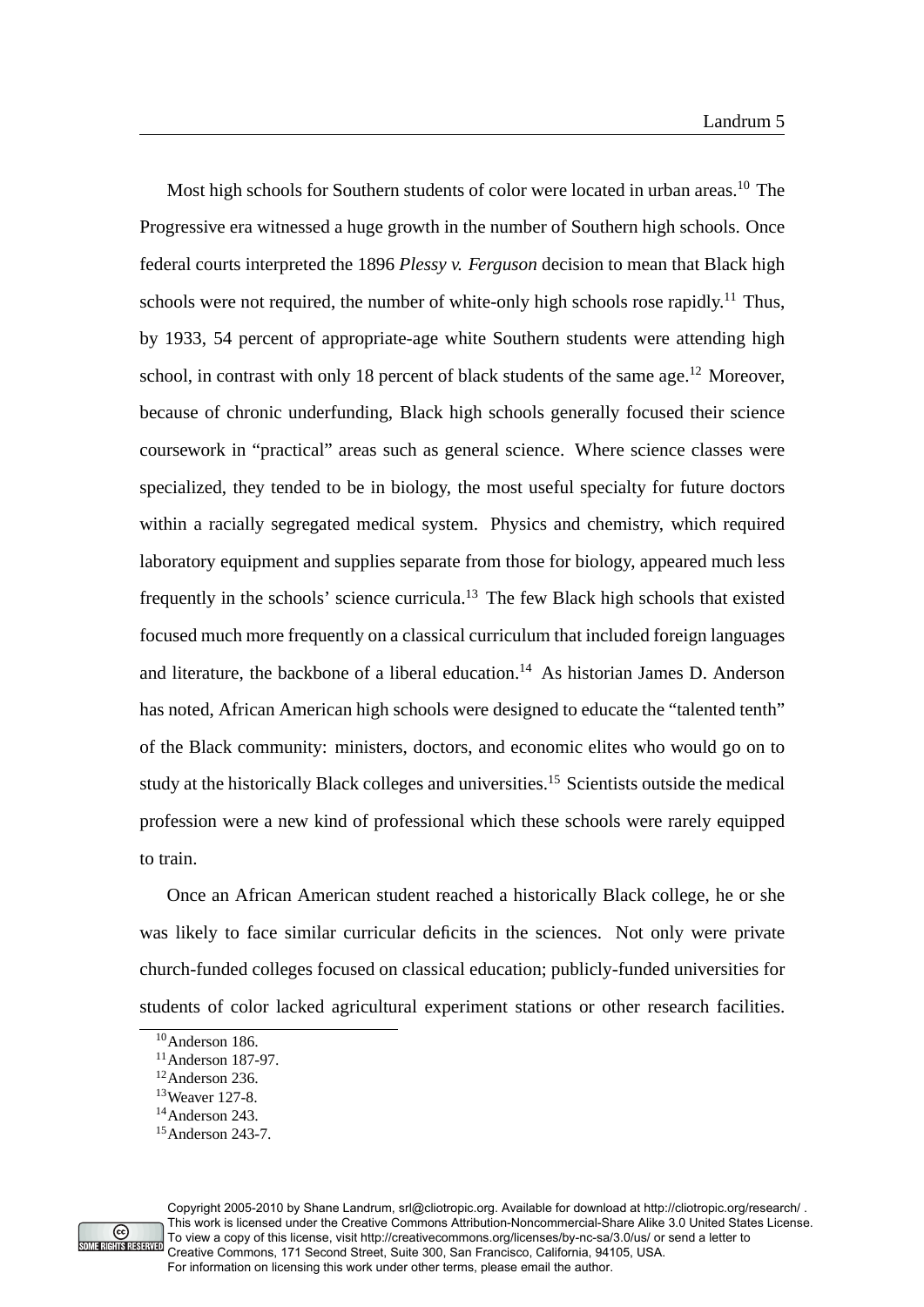Administrators of both private and public Black institutions saw no need to spend tight budgets on laboratory equipment for physics or chemistry, given that their graduates would be virtually unemployable except as teachers in segregated schools. Most teachers of science in Southern secondary schools, white or black, also taught other subjects; they had no specific training in science education, which limited their ability to teach effectively.<sup>16</sup>

The odds of Black students from the South earning high school diplomas and college degrees were particularly low, but some managed to overcome structural discrimination and to specialize in the sciences. Chemist Moddie Daniel Taylor, who would receive a certificate of honor for his participation in the Manhattan Project, was born in 1912 in Nymph, Alabama. Nymph, a crossroads town in the Black Belt of southern Alabama, may have had particularly exceptional teachers in its segregated schools. As educational historian Vanessa Siddle Walker has suggested, some Black schools employed more qualified faculty than white schools in the same county. Because teaching was one of the only careers available to an educated Black man or woman during this period, exceptionally talented individuals with degrees from prestigious Black institutions could and did teach in rural areas where few white degree-holders existed.<sup>17</sup> Montgomery, a short train ride away, had the nearest high school Taylor could have attended; it is likely that he and his parents migrated elsewhere during his childhood, the peak of the Great Migration. By a series of events which are unclear, Taylor managed to complete enough secondary education to attend Lincoln University in Missouri. He earned his Bachelor of Science in 1935 at the age of 23. It is difficult to know what combina-



Copyright 2005-2010 by Shane Landrum, srl@cliotropic.org. Available for download at http://cliotropic.org/research/ . This work is licensed under the Creative Commons Attribution-Noncommercial-Share Alike 3.0 United States License. To view a copy of this license, visit http://creativecommons.org/licenses/by-nc-sa/3.0/us/ or send a letter to Creative Commons, 171 Second Street, Suite 300, San Francisco, California, 94105, USA. For information on licensing this work under other terms, please email the author.

<sup>&</sup>lt;sup>16</sup>Weaver 118-129. For an analysis of these trends as they affected aspiring Black engineers, see David E. Wharton, *A Struggle Worthy of Note: The Engineering and Technological Education of Black Americans* (Westport, Connecticut: Greenwood Press, 1992), 45-57.

<sup>17</sup>Vanessa Siddle Walker, *Their Highest Potential: An African American School Community in the Segregated South* (Chapel Hill: University of North Carolina Press, 1996), 4-8.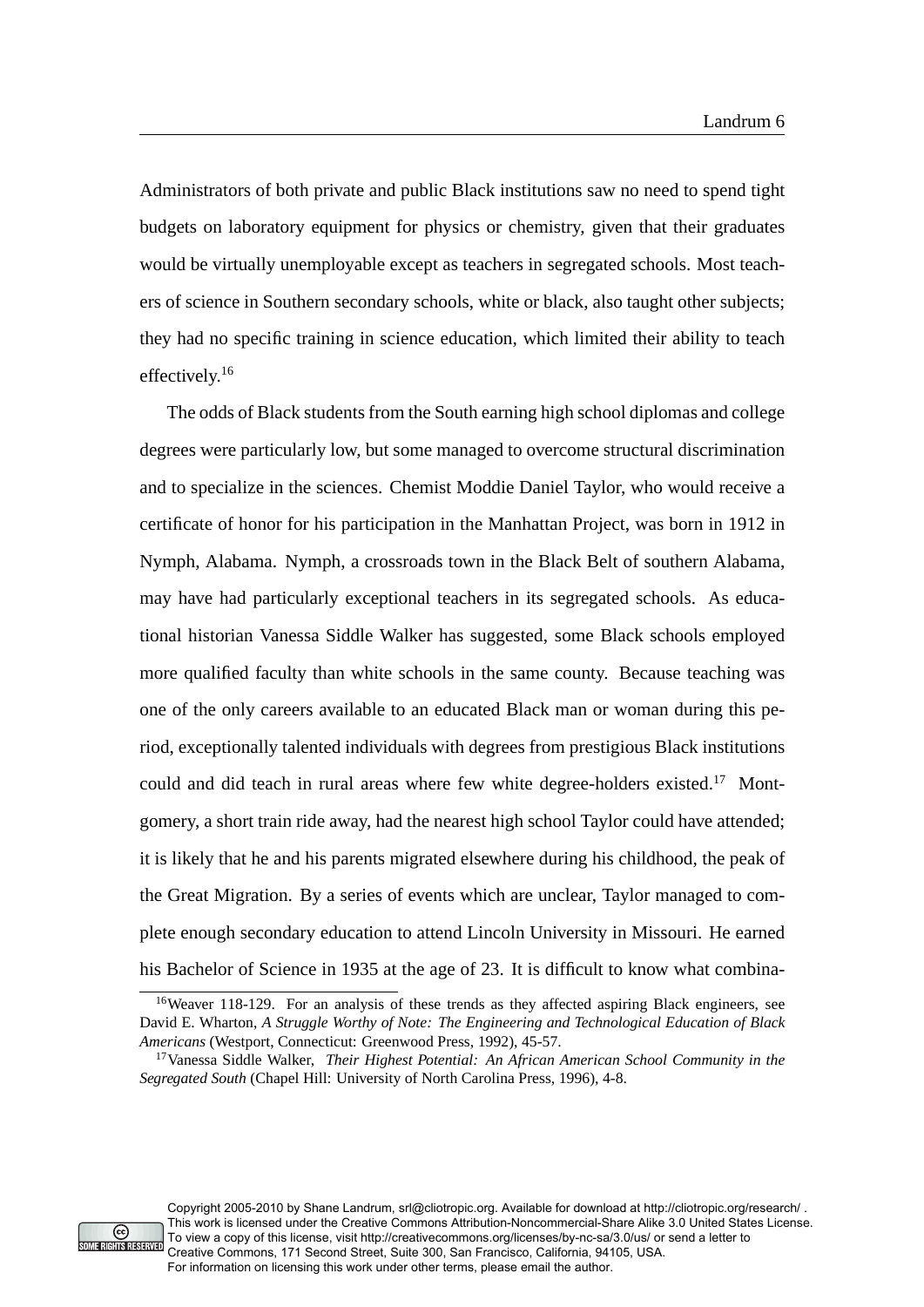tion of personal determination, family support, community encouragement, and quality teaching sustained Taylor, but his achievements were rare in his generation.<sup>18</sup>

Moddie Taylor's educational career was similar to that of Jasper Jeffries, born in Mocksville, North Carolina, near Winston-Salem, also in 1912. Educated at historically-Black West Virginia State College, Jeffries demonstrated a common career trajectory for the early Black atomic scientists. Because prevailing racial ideologies held that Black men were fit only for manual labor or service occupations, Jeffries moved from place to place for employment. He taught in the North Carolina public schools in the mid-1930s before moving to Illinois.<sup>19</sup> Jeffries and Taylor would eventually both attend the University of Chicago, gaining master's degrees within two years of one another.<sup>20</sup> Sources do not exist to confirm that they knew one another, but it seems likely that Black students at the University may have supported one another through informal social networks.

Taylor and Jeffries represented a geographic minority among the Black atomic scientists. Most of their peers were born not in the South, but in the upper Midwest and the urban Northeast. In the Northeast, Progressive-era educational reforms often led to increased school segregation; quests to "improve" schools resulted in Black students being shunted into one new district school rather than remaining in smaller, raciallyintegrated local schools. Even so, the grip of Jim Crow in the Northeast was not so strong; social institutions were not nearly as segregated as in the South. Moreover, children who grew up in cities with strong Black communities could benefit from the work of African American charitable and educational groups, even when public schooling was racially segregated. Future nuclear chemists Harold Delaney and Lloyd Quarterman, both born in Philadelphia, entered primary school in the mid-1920s, when that



<sup>18</sup>Biographical information in this paragraph is from Vivian Ovelton Sammons, *Blacks in Science and Medicine* (New York: Hemisphere Publishing Corporation, 1990), 227.

<sup>&</sup>lt;sup>19</sup>On the larger climate of public schooling in North Carolina during Jeffries' youth, see Harlan 102-134.

<sup>20</sup>On Jeffries, see *American Men & Women of Science* (New York: R. R. Bowker, 1972), 12th ed., vol. 3, 3021.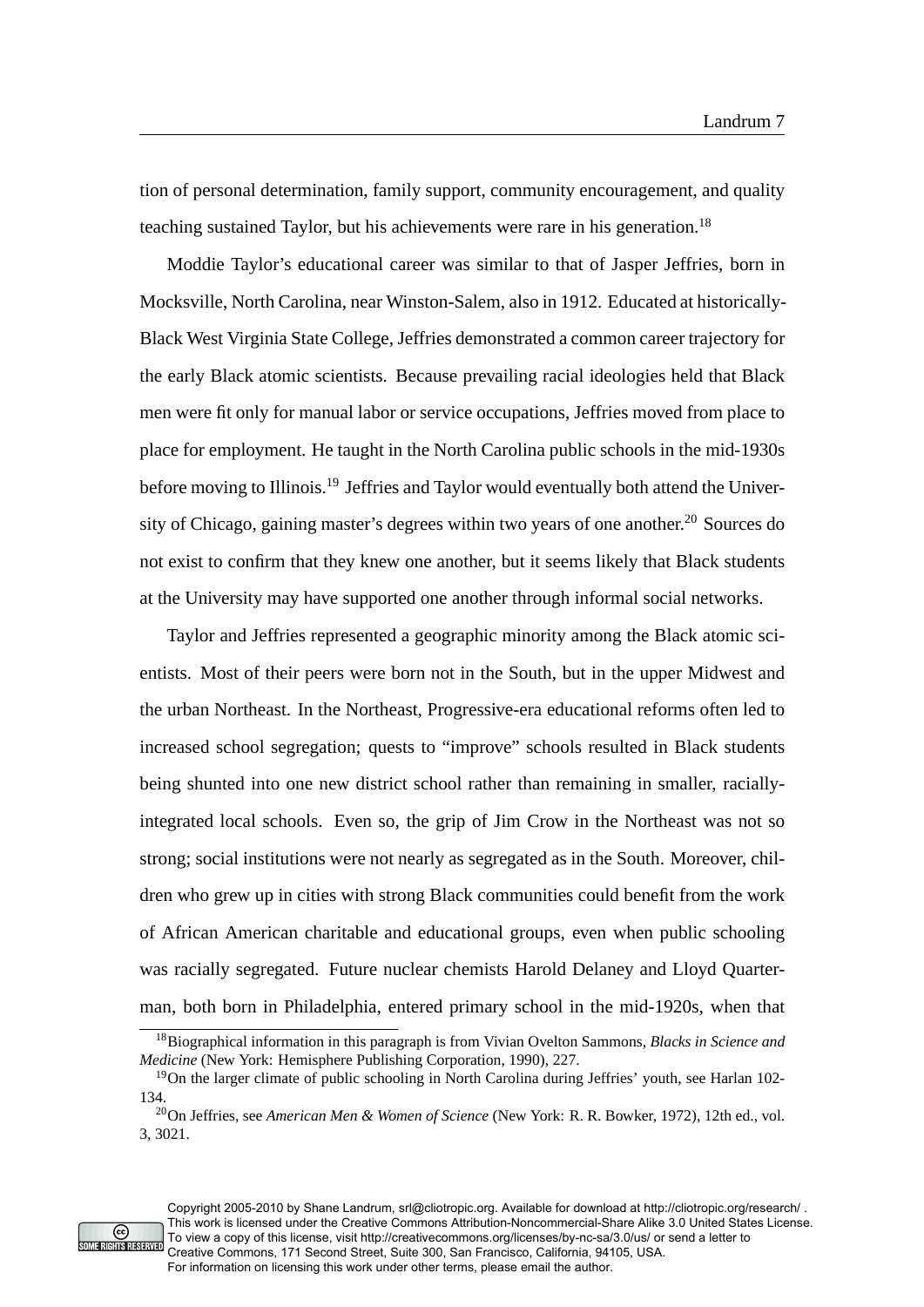city's educational system was becoming increasingly separated by race. During 1925- 26, the Philadelphia school board was embroiled in controversy over the new Walter George Smith Public School in South Philadelphia. This school enrolled not only children of color from the surrounding school district, but also African American children from other nearby schools who were required to transfer to the new all-Black school. Although the local chapter of the National Association for the Advancement of Colored People fought the school's racial segregation, they lost their battle with the school board.<sup>21</sup> By 1929, Philadelphia's schools would be notably more racially segregated than they had been thirty years prior. $^{22}$ 

Despite such structural separation, African American community groups in Philadelphia valued education highly. The local Black lodge of the Benevolent and Protective Order of Elks allotted a percentage of membership dues to a scholarship fund for secondary and postsecondary education.<sup>23</sup> Delta Sigma Theta and Alpha Phi Alpha, societies of Black collegians, sponsored an annual "Go to High School-Go to College" campaign. The segregated schools would serve as valuable meeting places for community organizations.<sup>24</sup> In 1925, the year Harold Delaney would have entered first grade, one of these organizations sponsored a visit and lecture by African American biologist and inventor George Washington Carver.<sup>25</sup> Although Delaney and Quarterman did face segregated educational systems, the strength of their northeastern Black community helped to counteract some of these inequalities.

The Black scientists born or reared in the upper Midwest faced similar challenges and opportunities as those in the Northeast, but they were more numerous and to some extent more successful. Although some attended historically Black colleges and uni-



<sup>21</sup>V. P. Franklin, *The Education of Black Philadelphia : the Social and Educational History of a Minority Community, 1900-1950* (Philadelphia: University of Pennsylvania Press, 1979), 78-83.

<sup>22</sup>Franklin 86.

<sup>23</sup>Franklin 94-95

<sup>24</sup>Franklin 94-97.

 $^{25}$ Franklin 100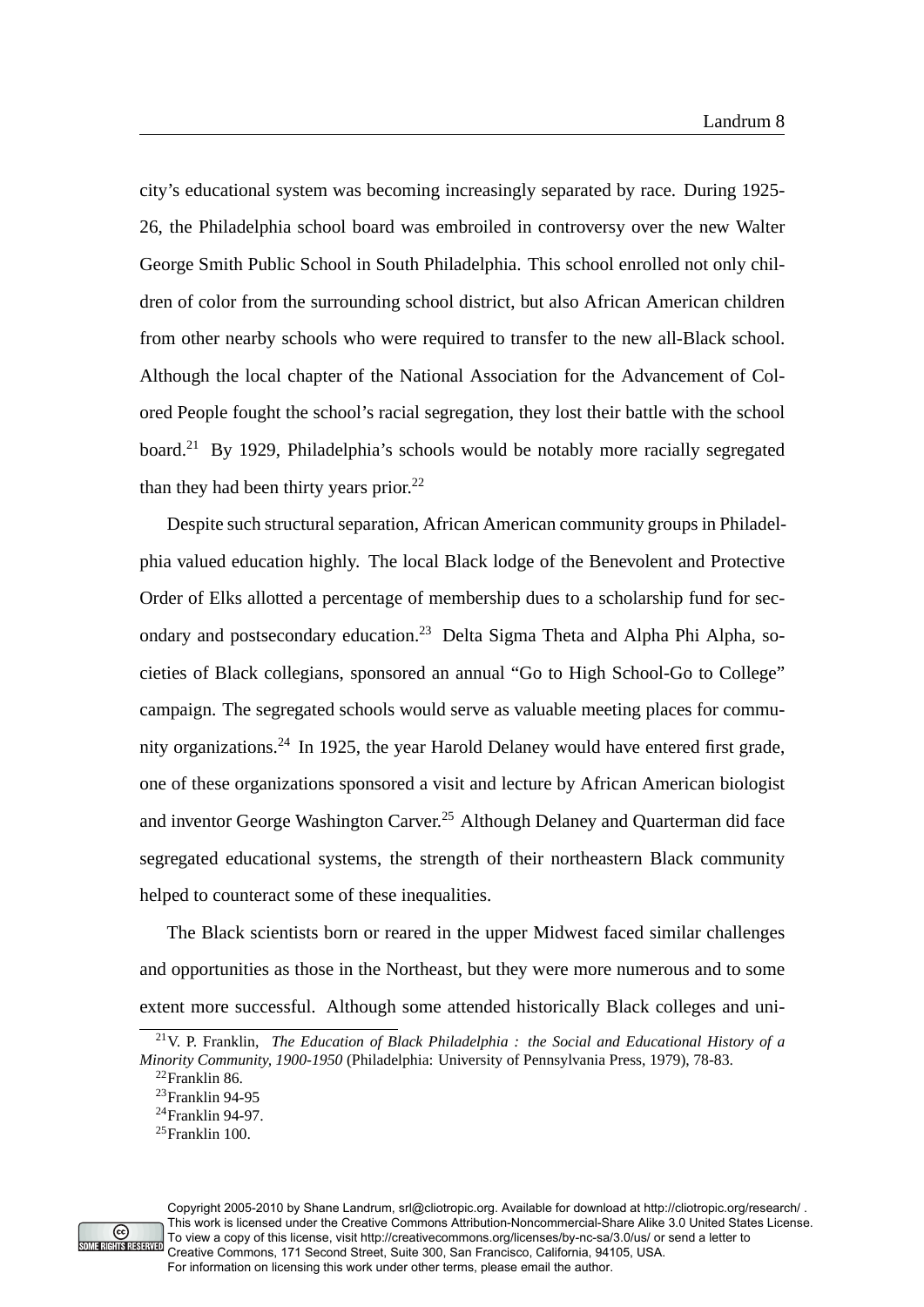versities, more graduated from public land-grant universities. These institutions were racially integrated; moreover, they offered higher quality science coursework than the historically Black colleges. Ralph Gardner, born in 1922 in Cleveland, was able to attend the University of Illinois, receiving his bachelor's degree in 1943. Virgil Trice, who was four years younger, was born in Indianapolis; by 1945 he would earn bachelor's and master's degrees in chemical engineering from Purdue University.<sup>26</sup> Chicago native and mathematician Sylvanus Tyler left the region to attend historically Black Fisk University in Nashville, receiving a B.A. in 1936. Shortly thereafter, he returned to the University of Chicago, receiving a master's degree in 1938. Mathematical prodigy J. Ernest Wilkins, born into a prominent Chicago family of color, entered the University of Chicago in 1940 at the age of seventeen, earning bachelor's, master's, and doctoral degrees in the space of three years. $27$  For these young men, the Great Migration produced a tangible payoff: the ability to acquire scientific knowledge sufficient for a professional research career.<sup>28</sup>

Regardless of the scientists' regions of origin or educational achievements, the racial ideologies which governed their lives were similar. In general, Black men faced a social division of labor which restricted them to physical labor and service occupations. In industrial areas, their jobs were so dirty or so dangerous that white men refused to take them. White men handled all tasks which required precision or skill in the use of machines. In the rural South, by the late 1930s, black sharecroppers were being replaced by large-scale mechanical cultivation methods. Moreover, limited wages for



<sup>26</sup>Sammons 234; *American Men & Women of Science* (New York: R. R. Bowker, 1996), 19th ed., vol. 7, 231.

<sup>27</sup>Kessler et al, *Distinguished African American Scientists of the 20th Century*, 332; *American Men & Women of Science* (New York: R. R. Bowker, 1998), 20th ed., vol. 7, 760; Sammons 250. At 19, Wilkins was the youngest Ph.D. in the University's history.

 $28Robert$  A. Margo has demonstrated that educated or urban African Americans in the South were more likely to move northward than were less educated or rural Blacks. See Robert A. Margo, *Race and Schooling in the South, 1880-1950: An Economic History* (London and Chicago: University of Chicago Press, 1990), particularly pages 109-127.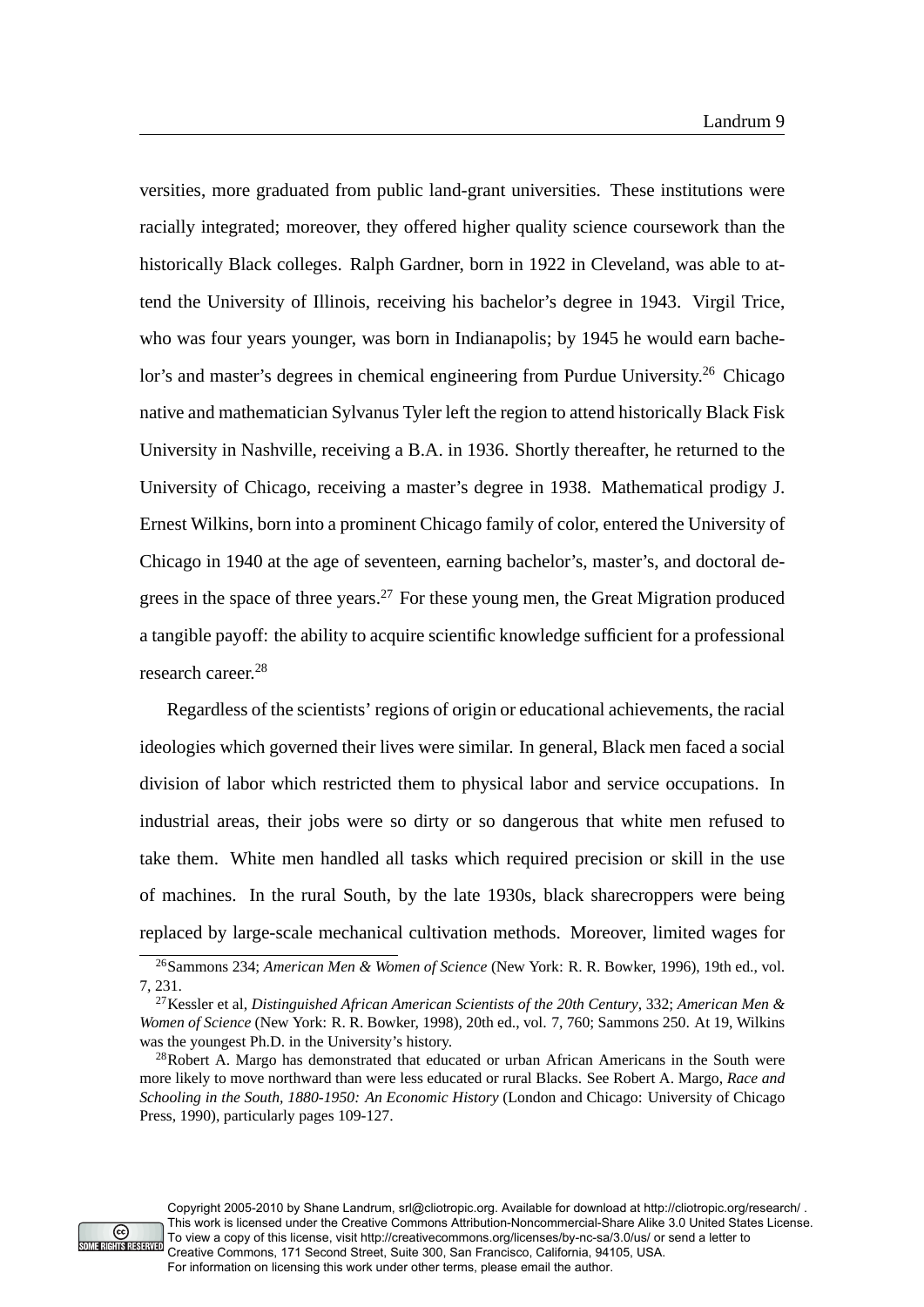Black men increased the importance of the family as an economic unit; their mothers, sisters, and wives often worked in service occupations to bring in sufficient wages to support children.<sup>29</sup>

Restricted in their economic opportunities, educated Black men and women had very few career options which allowed them to use their educations. For a collegeeducated man of color like Jasper Jeffries, teaching at a segregated school was one of the only employment possibilities, and even that was sporadic. Harold Bethuel Evans, born in Indiana in 1907, had earned a master's degree in chemistry from Michigan State University by 1932, but his scientific career was virtually nonexistent for the following decade. Except for one school year's teaching at the Georgia State Normal College in 1935-6, Evans had no regular scientific employment until he was hired by the federal government's Kankakee (Illinois) Ordnance Works in 1941.<sup>30</sup> He married in 1932 and fathered one child; the historian must assume that during the Depression Evans took whatever work was available, despite his professional qualifications.

Elites in the Black community fared somewhat better in the labor market; these included chemists William J. Knox and Lawrence H. Knox and mathematician J. Ernest Wilkins, Jr. The Knox brothers were scions of a New Bedford, Massachusetts family which had been free before the Civil War; among their ancestors was Harriet Jacobs, author of *Incidents in the Life of a Slave Girl*. <sup>31</sup> William, the elder of the two brothers, earned his bachelor's degree from Harvard College in 1925, then taught at historically Black Johnson C. Smith University in Charlotte, North Carolina for three years.<sup>32</sup> Subsequently, he earned master's and doctoral degrees from the Massachusetts Institute of Technology. His brother Lawrence earned his bachelor's degree from Bates College, his



<sup>29</sup>Jacqueline Jones, *American Work: Four Centuries of Black and White Labor* (New York: W. W. Norton, 1998), 301-336.

<sup>30</sup>Sammons 87, *American Men of Science* (New York: R. R. Bowker, 1965) 11th ed., vol. 2, 1450.

<sup>31</sup>Jean Fagan Yellin, "Harriet Jacobs's Family History", *American Literature* 65 (1994), 765-767. <sup>32</sup>On Johnson C. Smith University, see Anderson 123-4.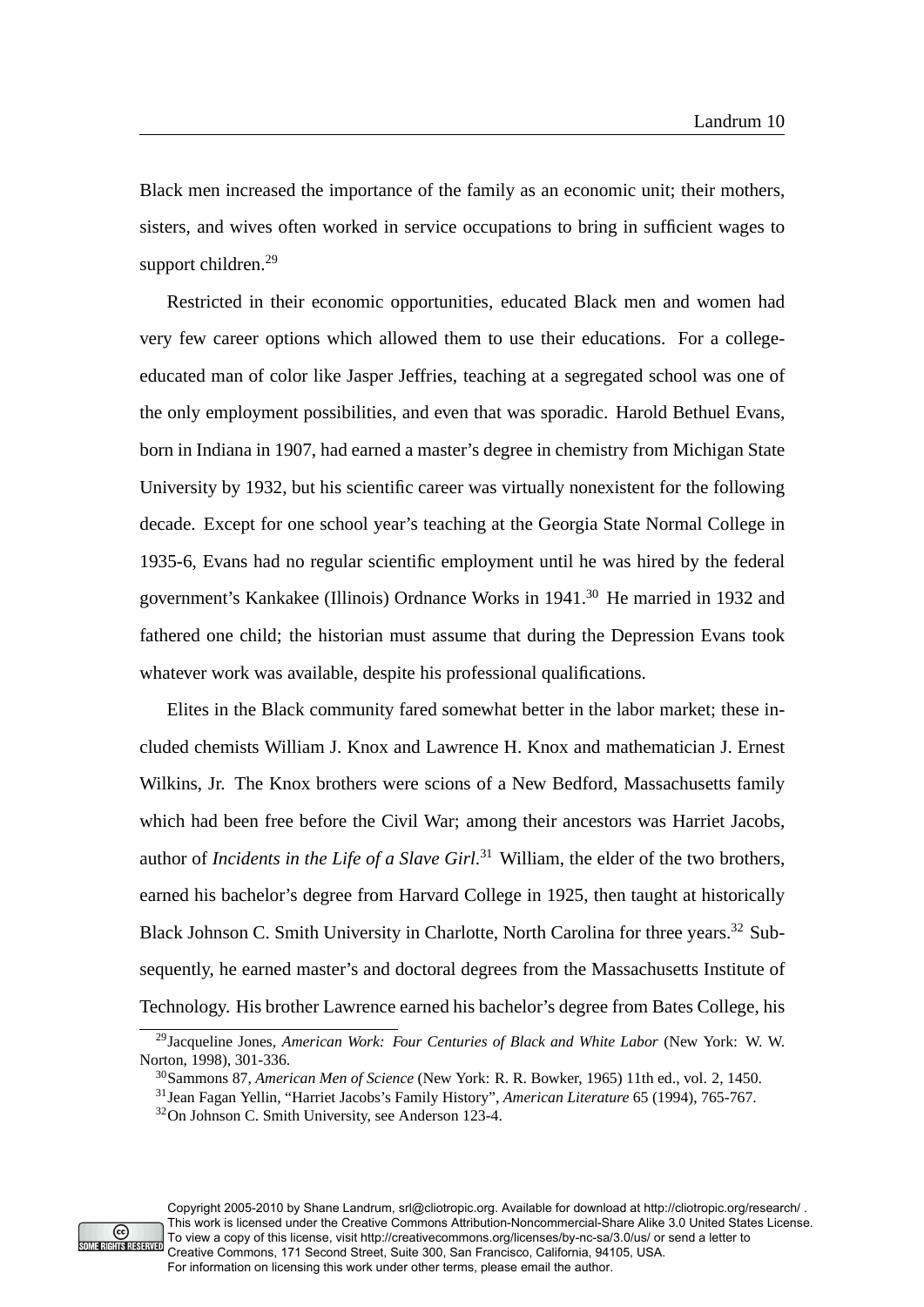master's degree from Stanford, and his Ph. D. from Harvard.<sup>33</sup> The Knox brothers must have been fairly affluent to move with such ease for education. In contrast, Wilkins started and finished his education at the University of Chicago, in his home city. His father was a prominent minister, his brothers would become prominent civil rights activists, and he was a child prodigy.<sup>34</sup> Most educated Black men lacked the social, educational, and economic opportunities enjoyed by Wilkins and the Knox brothers. For them, finding work as researchers or educators seems to have been a constant struggle.

Whatever their career difficulties had been, the war in Europe changed these men's lives. The mobilization of the American economy for war created labor shortages. Thus, during the rush to aid Britain's war effort, Kankakee Ordnance Works hired chemist Harold Evans in 1941. The military draft, once established, did not exempt scientifically-trained personnel; some may also have volunteered. Thus, Sylvanus Tyler, Virgil Trice, Jasper Jeffries, and Philip Sellers all served in the armed forces during the war. Most significantly, the U. S. Army Corps of Engineers was working at top speed within the Manhattan Engineer District, later commonly known as the Manhattan Project. This project to develop a nuclear weapon needed all available brainpower to succeed before the Germans. In their race against time, they hired at least six Black scientists. In New York, the District hired William J. Knox to work at Columbia University. At the University of Chicago, the Metallurgical Lab hired J. Ernest Wilkins, Jr., Sherman Carter, Moddie Taylor, Jasper Jeffries, and Benjamin F. Scott. Their work, along with that of their white native-born and emigré colleagues, would change the course of the war and the role of science in American politics.

Chicago was pivotal in the lives of the first Black atomic scientists. The Illinois city was, together with New York and St. Louis, one of the major destinations for the Great



<sup>33</sup>Sammons 144.

<sup>34</sup>Roy Wilkins, the third executive secretary of the NAACP, was the scientist's brother. See Alton Hornsby, *Milestones in 20th century African-American History* (Detroit: Visible Ink Press, 2003), 56.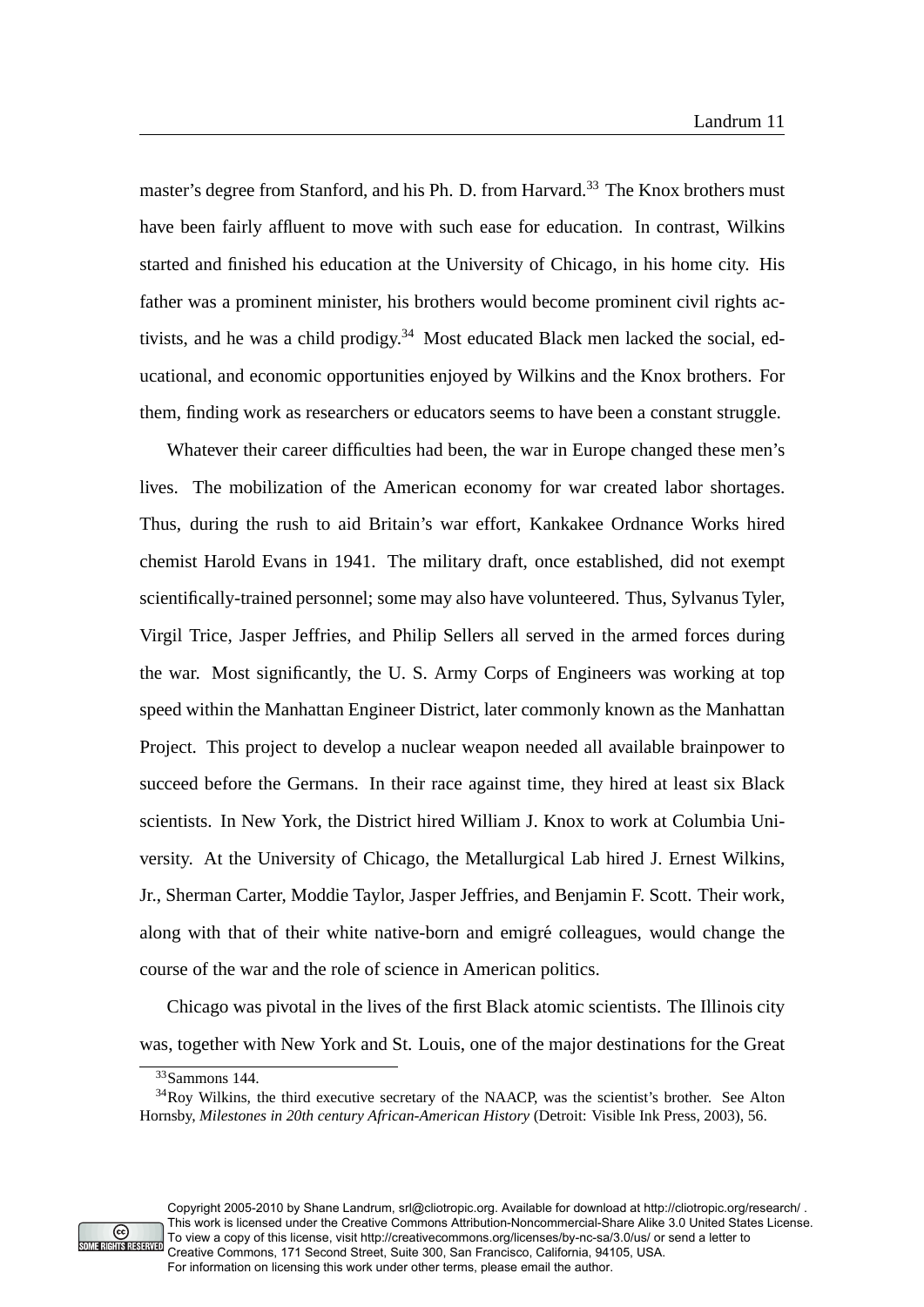Migration. Historians have located economic factors as a major reason for Chicago's attractiveness to African American migrants. Unlike primarily industrial cities such as Detroit, Chicago had a diverse enough economy that black workers, male and female, could find work not only in menial occupations but also in a variety of small industries. As Chicago's Black community grew, it provided entrepreneurial possibilities for Black businesspeople. In addition, the concentration of African Americans on the South Side of the city made the Second Ward a center of political power for Black Chicagoans.<sup>35</sup> Hyde Park, the southern Chicago location of the University of Chicago, was in the 1940s a white neighborhood, and white neighborhood "improvement associations" defended it vigorously from residential encroachments by African Americans.<sup>36</sup>

Despite poor living conditions for many Blacks in Chicago, the existence of the University near a large and vibrant community of color drew aspiring African American scientists. Moddie Taylor moved from Missouri in the mid-1930s to pursue a chemistry degree at the University. He received his master's degree in 1938 at the same time as mathematician Sylvanus Tyler, a native of Chicago. Taylor probably knew Jasper Jeffries, who moved to Chicago in the late 1930s, receiving his master's in chemistry in 1940. Jeffries and Tyler did not stay in Chicago; Jeffries taught in the Gary, Indiana public schools, while Tyler taught at Tougaloo and at Alabama A&M. Both subsequently served in the U.S. armed forces.<sup>37</sup>

A more significant pull to Chicago began in 1943 with the flurry of research at the University's Metallurgical Lab (colloquially known as the "Met Lab"). There, a group



<sup>35</sup>Eric Arnesen, *Black Protest and the Great Migration: A Brief History with Documents* (Boston: Bedford/St. Martin's, 2003) 10-15, 35-37. For more on Chicago's role in the Great Migration, see Nicholas Lemann, *The Promised Land: The Great Black Migration and How It Changed America* (New York: Knopf, 1991).

<sup>36</sup>Arnesen 15-18.

<sup>37</sup>On Tyler, see Sammons 236, *American Men of Science* (New York: R. R. Bowker, 1965) 11th ed., vol. 6, 5509; on Jeffries, *American Men & Women of Science* (New York: R. R. Bowker, 1972) 12th ed., vol. 3, 3021, "Negro Scientists Played Major Role in Atomic Bomb Development," *Pittsburgh Courier* August 18, 1945, 1; on Taylor, Sammons 227.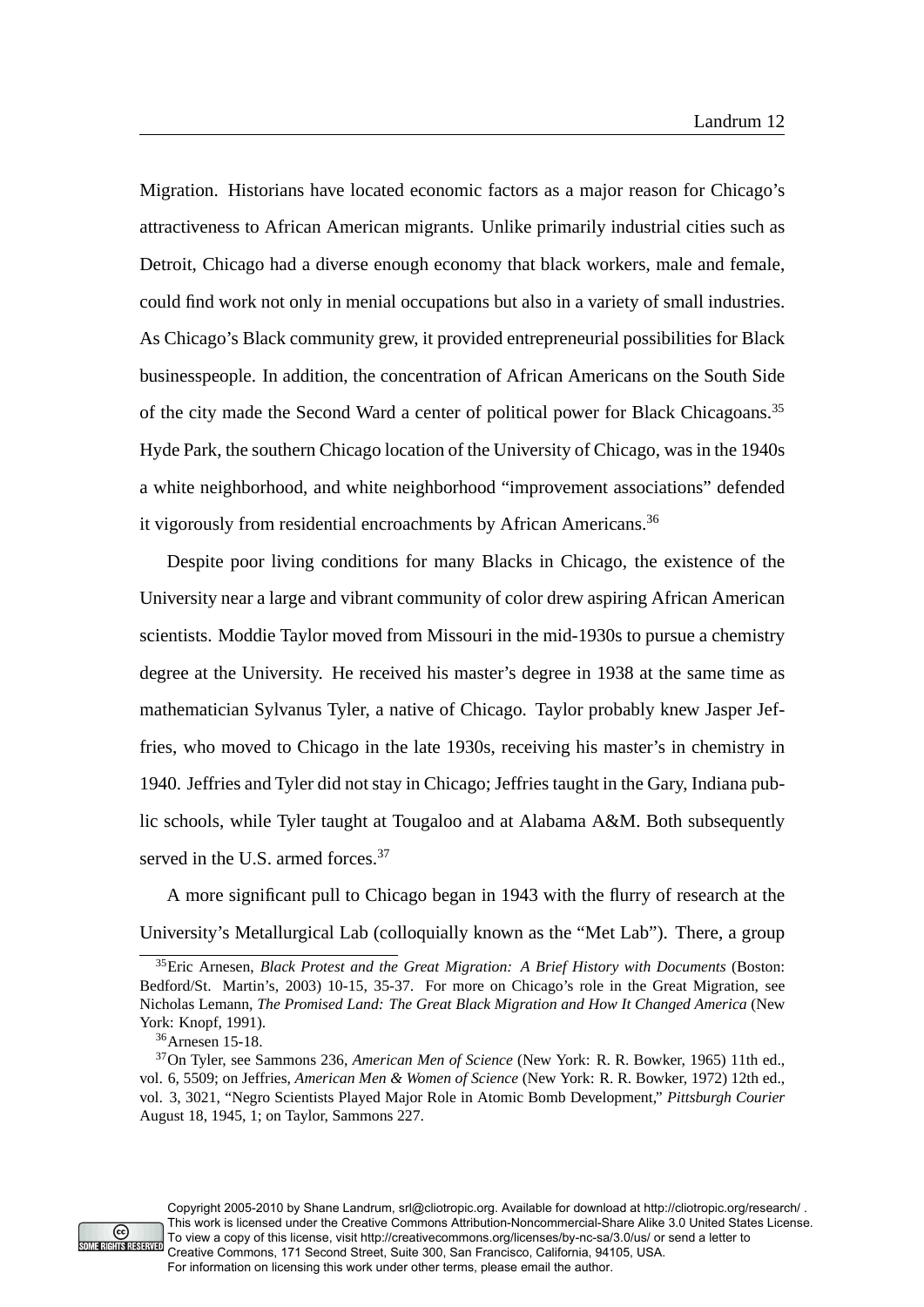of European emigré scientists including Leo Szilard and Enrico Fermi were working on the possibility of controlled nuclear fission and on isolating plutonium as fissionable material. Among the group of about 400 scientists and staff working at the Met Lab by early 1945 were a few African Americans.<sup>38</sup> Ernest Wilkins was a research group leader; he and fellow Chicago-trained mathematician Jasper Jeffries possibly worked together. (After a year teaching in the Gary, Indiana public schools, Jeffries had returned to Chicago to participate in the Met Lab's work.) Also at the Met Lab were Benjamin Scott, Moddie Taylor, Harold Evans, Ralph Gardner, and Lloyd Quarterman.<sup>39</sup>

The Met Lab worked in tandem with a group of scientists at Columbia University in New York. Leading chemist I. I. Rabi led the Columbia group, which also included the brothers William and Lawrence Knox and the chemist Sherman Carter. The Knoxes had left their teaching positions at historically-Black North Carolina College and Talladega College to pursue the government's research.<sup>40</sup> The New York research group was established first as a project for the U.S. Army Corps of Engineers. The Manhattan Engineer District would eventually encompass not only research sites in Manhattan and Chicago but also much larger industrial installations at Los Alamos, New Mexico; Oak Ridge, Tennessee; and Hanford, Idaho.<sup>41</sup> Existing work about African Americans and the Manhattan Project mainly has described the racial division of manual labor at the industrial sites, overlooking the work of the research scientists. Although the number



Copyright 2005-2010 by Shane Landrum, srl@cliotropic.org. Available for download at http://cliotropic.org/research/ . This work is licensed under the Creative Commons Attribution-Noncommercial-Share Alike 3.0 United States License. To view a copy of this license, visit http://creativecommons.org/licenses/by-nc-sa/3.0/us/ or send a letter to Creative Commons, 171 Second Street, Suite 300, San Francisco, California, 94105, USA. For information on licensing this work under other terms, please email the author.

<sup>&</sup>lt;sup>38</sup>Holl 33.

<sup>39</sup>On Quarterman, see Sammons 196, Van Sertima 266-9. On Evans, see Sammons 87, *American Men of Science* (New York: R. R. Bowker, 1965) 11th ed., vol. 2, 1450. On Gardner, see *American Men & Women of Science* (New York: R. R. Bowker, 1986) 16th ed., vol. 3, 37. On Jeffries, see "Negro Scientists Played Major Role," 1; On Taylor, Sammons 227. Evans, Gardner, and Quarterman's professional records all claim work at "Argonne National Lab" starting before 1945. Since Argonne was not formally split from the Met Lab until 1945, I take this to mean that they were also researchers for the Manhattan Project. Although 1945 newspaper accounts in the Black press did not list their names, I assume that they were in fact working on the atomic bomb..

<sup>40</sup>Sammons 144. Lawrence is recorded as having worked in the "Division of War Research"; it is unclear whether this was the same as the nuclear research going on in his brother's lab.

<sup>41</sup>Hales, *Atomic Spaces: Living on the Manhattan Project* (Urbana: University of Illinois Press, 1997), 1. The MED also had over 100 small sites scattered throughout the country.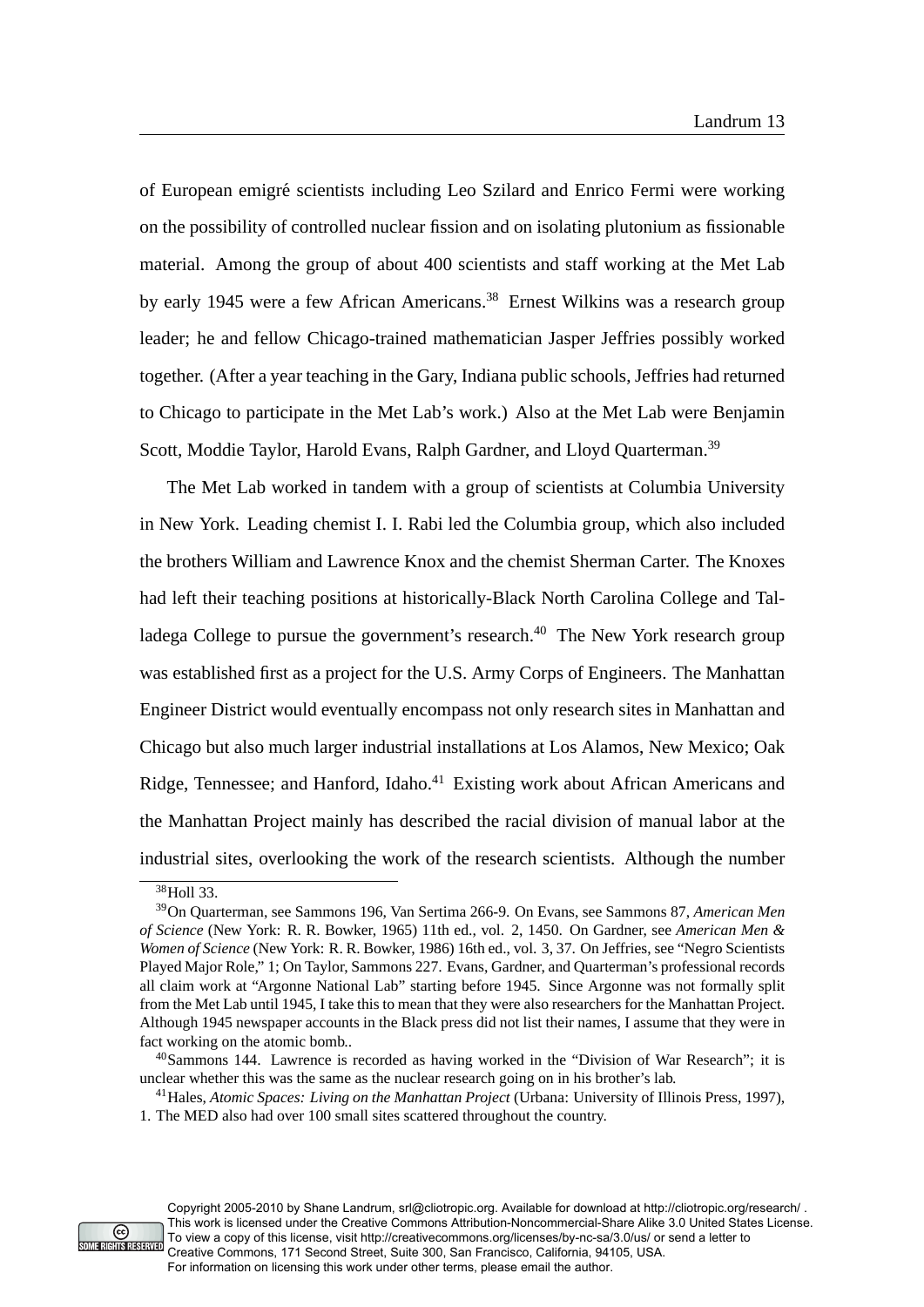of Black scientists at the Met Lab was barely one percent of the staff, their mere existence suggests that Roosevelt's Executive Order 8802 may have had more impact than previously thought. Although the Fair Employment Practices Commission established by the order was largely toothless, it opened the possibility of legally desegregated war work.<sup>42</sup> The existence of Black atomic scientists within a culture which denied Black men's intellect demonstrated the possibilities of science as an egalitarian career. That there were so few was a testament to the structural racism of American education.<sup>43</sup>

As the war continued, the theoretical research at the Met Lab gradually became a smaller part of the Manhattan Project's overall work. The Met Lab had focused on achieving controlled nuclear fission; its project to build a nuclear reactor had culminated on December 2, 1942, when researchers successfully began a nuclear reaction, then kept it from catastrophe by means of cadmium control rods. Once this pivotal work was finished, Los Alamos engineers and technicians worked around the clock to isolate enough fissile material for the completion of two atomic weapons. The Chicago office gradually became isolated from the main work of production; in 1944, the Du Pont company signed an agreement with the federal Office of Scientific Research and Development to operate the Metallurgical Lab. Department assignments at the Met Lab were famously subject to change depending on current project requirements. The scientists of the Manhattan Project generally worked in whichever research groups could use them most, even if this required relocation to another site.<sup>44</sup>

Of the black scientists at the Met Lab, there is no evidence that any of them moved to sites other than Chicago; this is a testament to the powerful racial geography of the Manhattan Project. Chicago was paradise for a Black man and his family compared to



<sup>42</sup>For more on FEPC, see Samuel Krislov, *The Negro in Federal Employment: the Quest for Equal Opportunity* (Minneapolis: University of Minnesota Press, 1967), 30-36.

<sup>&</sup>lt;sup>43</sup>Hales 25-7

<sup>44</sup>Jack M. Holl et al., *Argonne National Laboratory, 1946-96* (Urbana: University of Illinois Press, 1997) 24-29.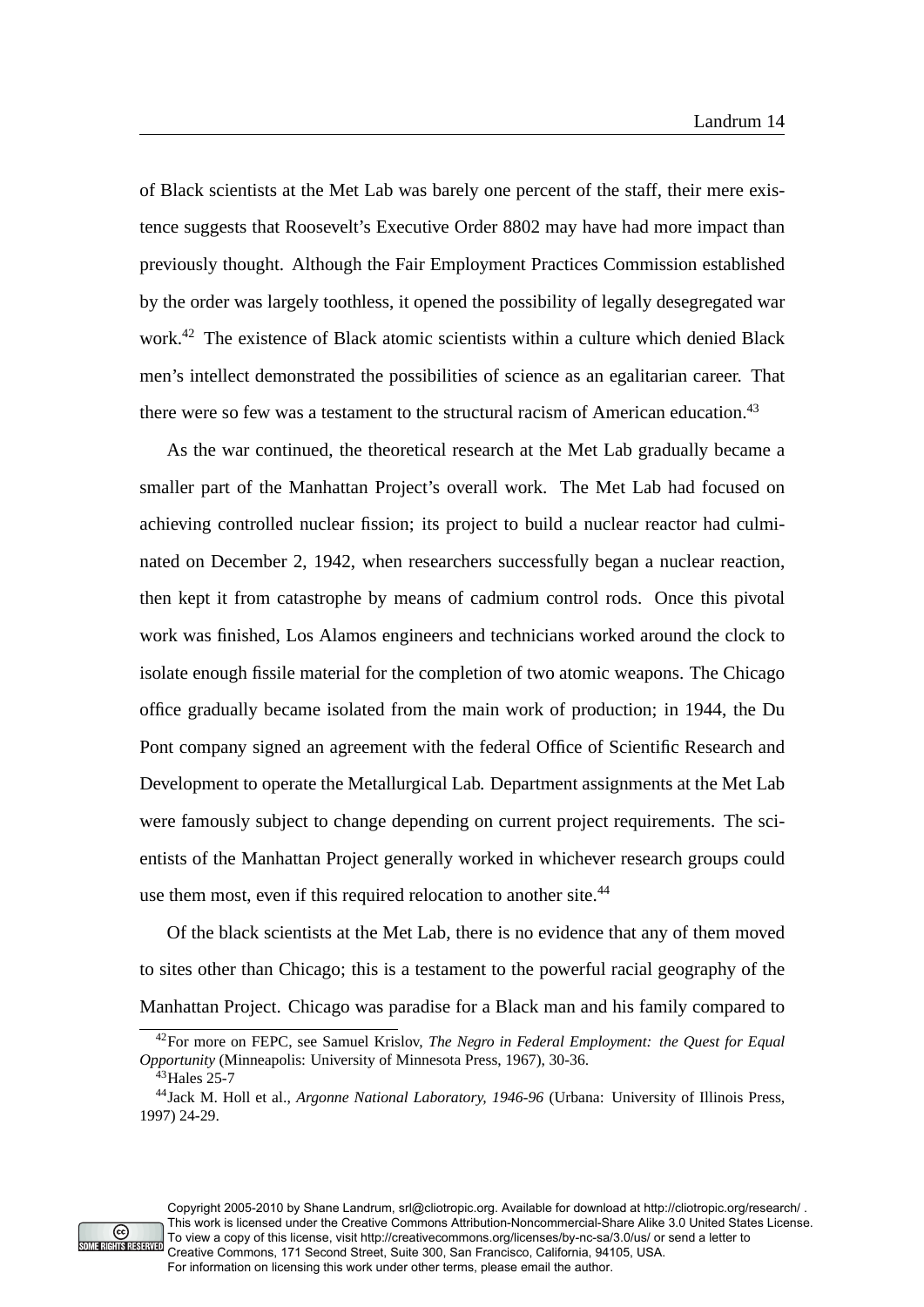the Project's other locations. The three most important of these were Los Alamos, New Mexico; Hanford, Idaho; and Oak Ridge, Tennessee. They accomplished the industrial work of the Project, from the mining and refining of uranium to the actual construction and testing of the bombs. At Los Alamos, housing was racially segregated, and the barracks-style "hutments" meant for Black men were the worst living accommodations available.<sup>45</sup> They were largely workers' housing, meant for construction crews. Other menial work at Los Alamos, such as domestic service, maintenance, and gardening, was largely the province of Latino and Native American workers from the nearby towns. Similarly, the culture of the barracks housing for Black workers at Hanford, Idaho, was so rough that police did not intervene unless violence erupted onto the streets. Hanford's town planners discouraged African American men from bringing their families to the isolated industrial site, requiring the workers to purchase family housing trailers at their own expense. <sup>46</sup>

At Oak Ridge, Tennessee, the planning firm Skidmore, Owings, and Merrill (SOM) designed a a utopian scientific town whose residences featured "separate living quarters for colored maids."<sup>47</sup> As the town grew, officials rapidly appropriated SOM's "Negro Village" housing for white workers, relocating black workers to barracks close to dangerous worksites.<sup>48</sup> Education for black children was at first nonexistent, then racially segregated; even after a primary school was built, black teens had to travel to Knoxville to attend high school.<sup>49</sup> Given such conditions, it is no wonder that none of the Chicago scientists of color relocated to the locations of the Project which were more critical in the project's late work. In Chicago, they had a large Black community and the possibility for a middle-class life; at Los Alamos, Hanford, or Oak Ridge, they would have had



 $45$ Hales 151

<sup>46</sup>Hales 198-9.

<sup>47</sup>Hales 90.

<sup>48</sup>Hales 111, 197.

 $49$ Hales  $200$ .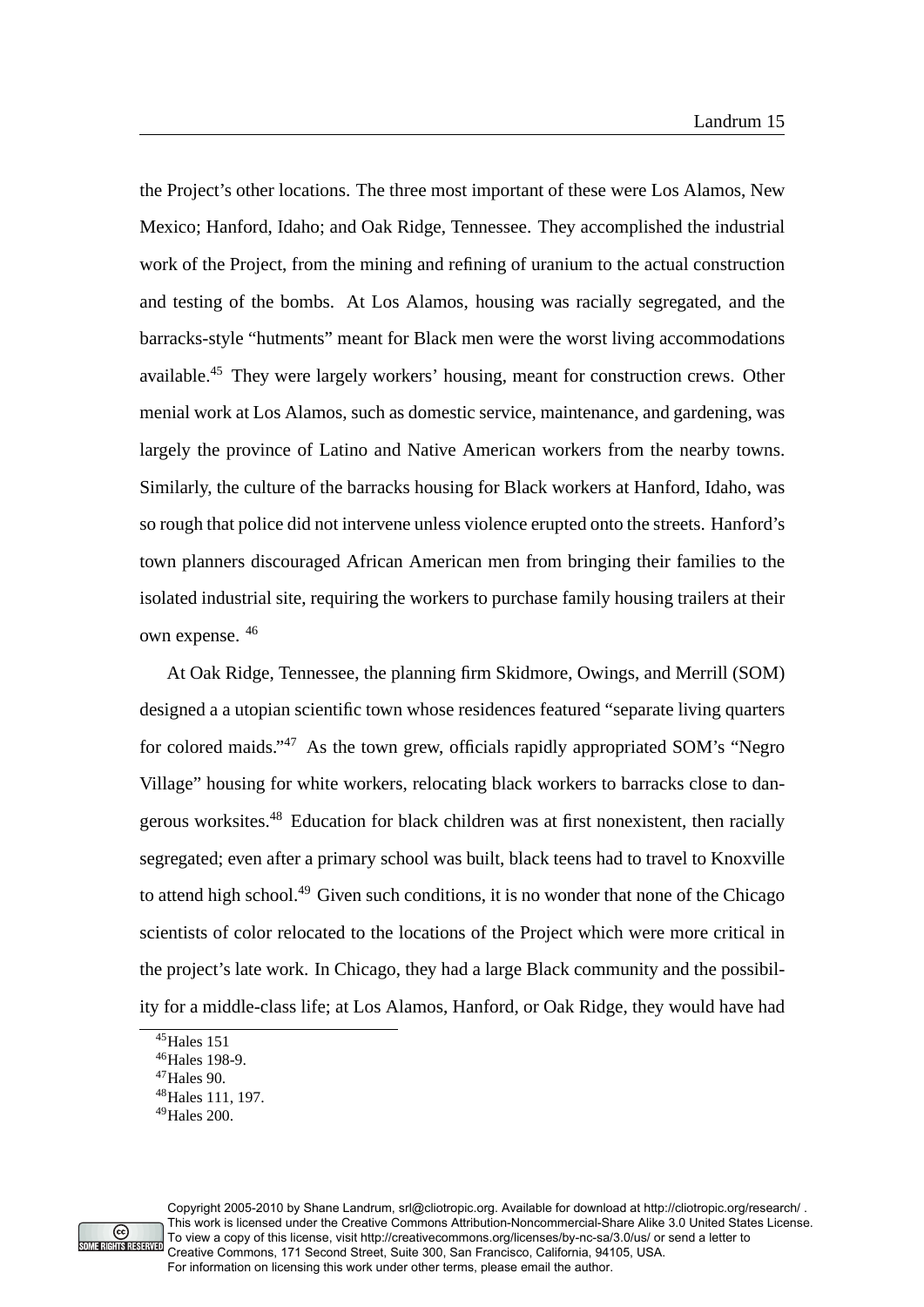none of these. On the whole, the administrators of the Manhattan Project envisioned Black men and women as menial laborers, despite the fact that some Black scientists were doing advanced research in Chicago. Thus, racial ideologies limited the opportunities of African American atomic researchers both at the level of education and at the level of geography.

On August 6, 1945, the Manhattan Project's value to the war effort became clear, as an American bombing crew deployed an atomic bomb over the Japanese city of Hiroshima. The war ended almost immediately. Within two weeks, the African American *Pittsburgh Courier* touted the work of the race on the weapon that won the war. The bomb was not merely a national triumph; it was the result of "able colored men [who] worked side by side in perfect scientific comradeship with white scientists to produce the greatest feat in history."<sup>50</sup> The *Courier*'s coverage focused on individuals, particularly their educational careers, but also detailed their street addresses and information about their wives and children. Its description of Benjamin Scott was typical; he was 22 and had attended Morehouse College. Originally from South Carolina, he had joined the atomic bomb project while working on his master's degree at the University of Chicago; his wife, Joyce Sampson Scott, had given birth to their first son just three weeks before.<sup>51</sup> Such images were not only meant for human interest, but also to demonstrate that the Black scientists working on the atomic war effort were real people living in the Chicago community.

Despite the numerous factors working against their achievement, a few African Americans participated in atomic science during and after the war. They owed their careers to their own personal intellect and determination but also to the resources of their families, teachers, and communities. They began their professional lives at a time



Copyright 2005-2010 by Shane Landrum, srl@cliotropic.org. Available for download at http://cliotropic.org/research/ . This work is licensed under the Creative Commons Attribution-Noncommercial-Share Alike 3.0 United States License. To view a copy of this license, visit http://creativecommons.org/licenses/by-nc-sa/3.0/us/ or send a letter to Creative Commons, 171 Second Street, Suite 300, San Francisco, California, 94105, USA. For information on licensing this work under other terms, please email the author.

<sup>50</sup>George S. Schuyler, "Dr. William J. Knox Headed Group at Columbia University", *Pittsburgh Courier* , August 18, 1945, 1, 5.

 $51$ Schuyler 5.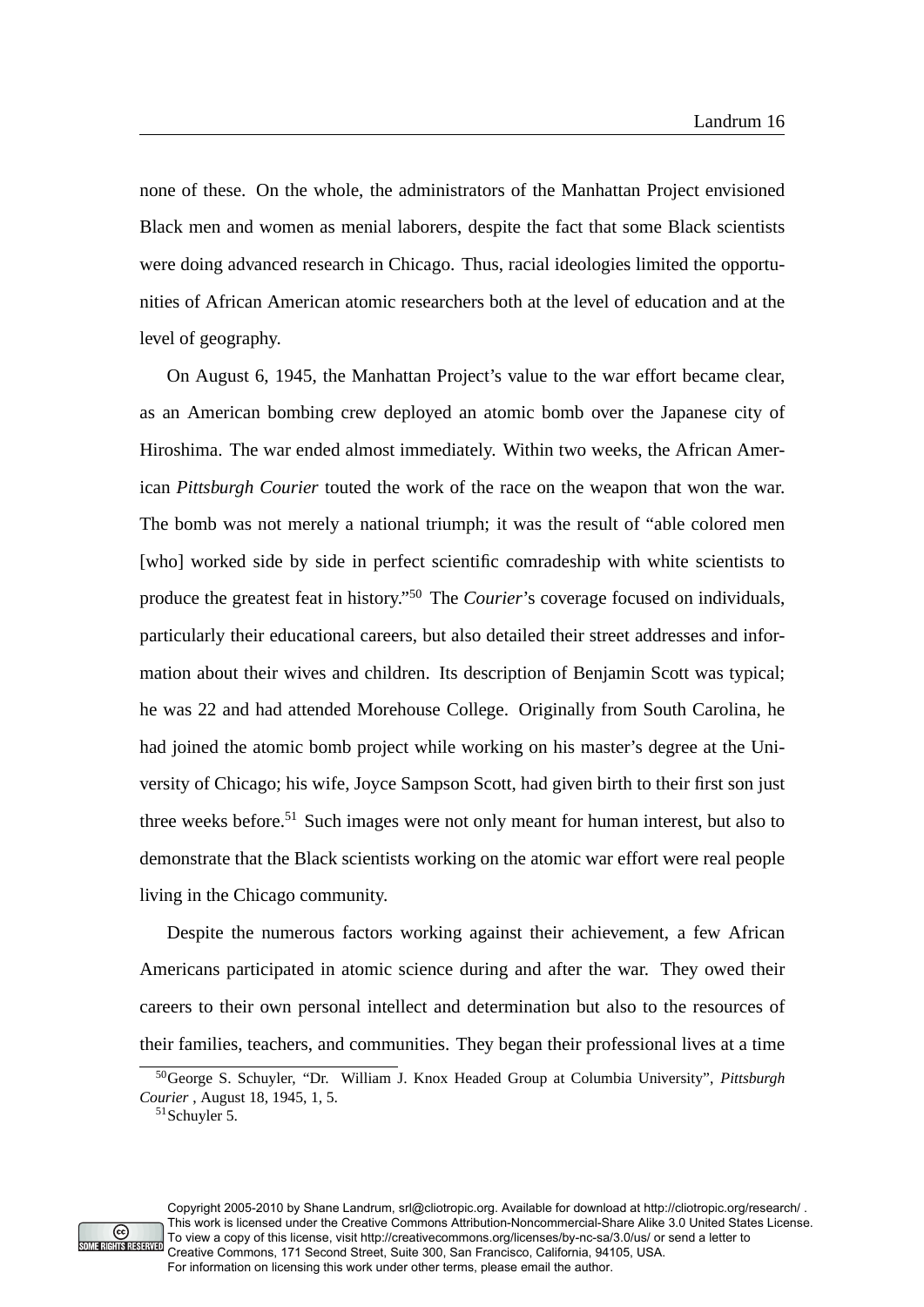of unique potential, when a growing white-dominated scientific establishment needed qualified personnel and was willing to hire across the color line. Their stories have survived because the African American press was hungry for material about economically successful, educated Black men and women. Black atomic researchers made ideal material for journalists during a time when fears and hopes about nuclear science pervaded American culture.

Nationwide, prevailing attitudes about the atomic bomb were highly conflicted; American scientists had won the war, but they had unleashed a powerful new force with the potential for great destruction. A key source for American images of science was *Popular Science Monthly* magazine, which had a circulation of one million.<sup>52</sup> Rather than trumpeting narrow national interest, the magazine upheld the importance of a transnational scientific research culture. When American military authorities destroyed Japanese cyclotrons to forestall nuclear research in that country, an editorial strongly condemned the action. Science, argued editor Perry Githens, transcended national boundaries by its very nature. Its importance was too great to suffer interruptions by petty American military officials, and even such ignorant blunders would not hinder science's inevitable progress. Using the language of scientific triumphalism, Githens claimed that "science as truth, science as the human thrust from the unknown dark into the light of knowledge, cannot be destroyed unless man himself is destroyed." Moreover, scientists were the priests of these new atomic truths; they had "freed man from the shackles of space and time and matter", and eventually they could "lead man to that knowledge of himself which he needs to live in dignity—and to survive."<sup>53</sup> As *Popular Science* presented science, the discipline was not only a method for the pursuit of empirical knowledge, but also a tool for "liv[ing] in dignity." In the hands of the Black press,



<sup>52</sup>"For Men Only", *Time* May 12, 1947, 83.

<sup>53</sup>Perry Githens, "You Can't Smash Science With Sledges," *Popular Science Monthly*, January 1946, 7.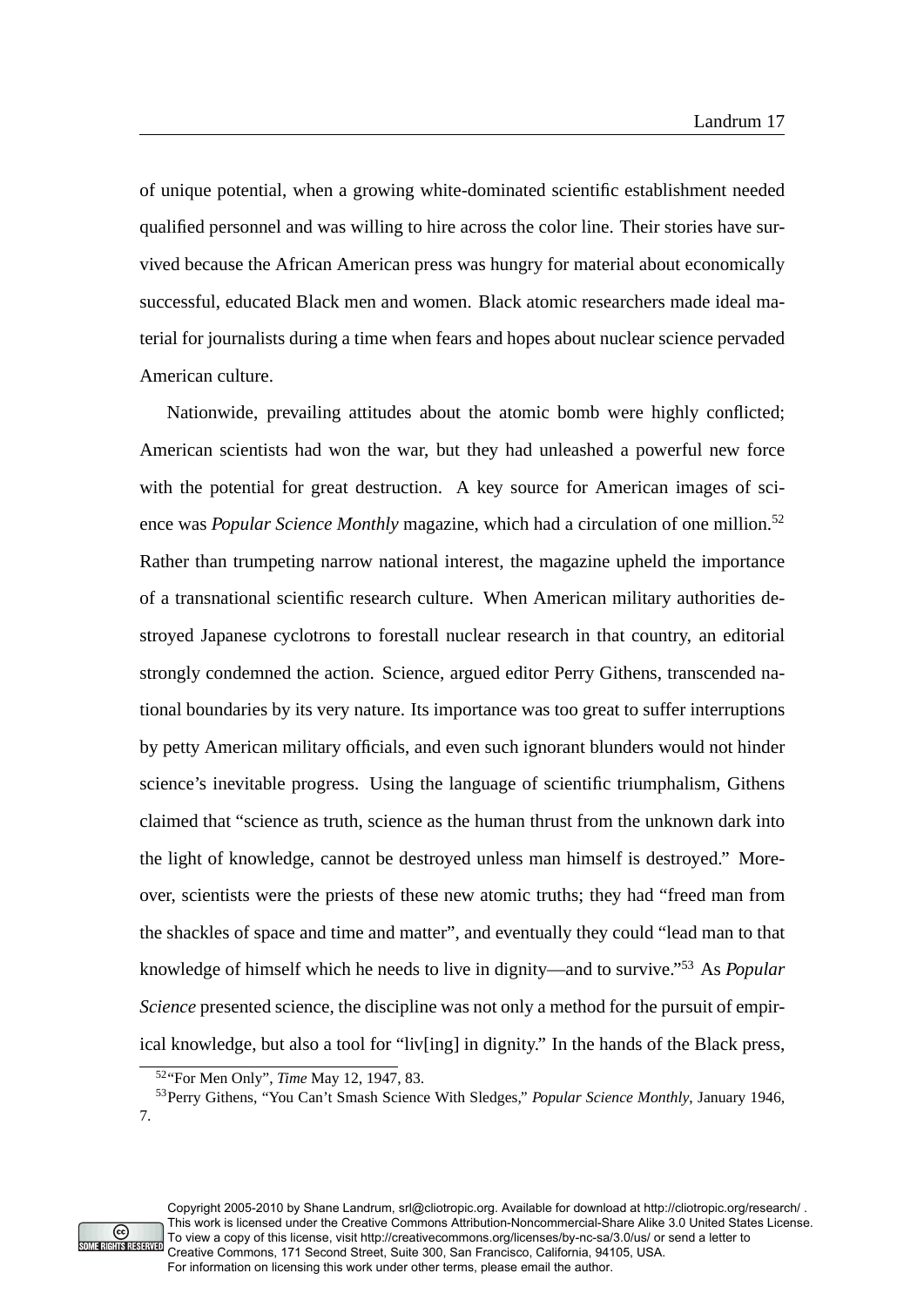the language of scientific dignity would assume meanings unforeseen by the magazine's editors—that of equal racial opportunities in employment and housing.

At the same time that *Popular Science* promoted the ultimate victory of science over ignorance, scientists assumed a much more visible role in American society. At first, this visibility was primarily in terms of atomic policy. The magazine publicized the new Federation of the Atomic Scientists (FAS), which advocated international control of nuclear resources.<sup>54</sup> In an editorial of March 1946, the magazine presented them as "honest and earnest men [who] are schooling scientists in the hard new truths of science which have suddenly been superimposed on politics."<sup>55</sup> Above the editorial, the magazine ran a publicity photo of the organization's leaders, all distinguished white men in suits—exactly the sort of men who could be trusted with national nuclear policies.<sup>56</sup> Although the efforts of the FAS eventually came to naught in the political arena, the organization was critical in shaping public images of atomic scientists. Over time, scientists and engineers gained cultural power as the masterminds behind America's Cold War technologies, from increasingly mechanized factories to labor-saving household appliances. Images of these technical wizards, always white men, reflected the country's systematic economic and educational racism.<sup>57</sup>

In the years immediately after the war, trained scientific researchers of any color were exceedingly rare, a fact of some concern to government policymakers. Their published reports revealed a new focus on science education. Vannevar Bush, head of the federal Office of Scientific Research and Development, argued that "in peace or war



Copyright 2005-2010 by Shane Landrum, srl@cliotropic.org. Available for download at http://cliotropic.org/research/ . This work is licensed under the Creative Commons Attribution-Noncommercial-Share Alike 3.0 United States License. To view a copy of this license, visit http://creativecommons.org/licenses/by-nc-sa/3.0/us/ or send a letter to Creative Commons, 171 Second Street, Suite 300, San Francisco, California, 94105, USA. For information on licensing this work under other terms, please email the author.

<sup>54</sup>On the FAS and the Met Lab, see Holl 36-7.

<sup>55</sup>Perry Githens, "The Scientist Meets the People", *Popular Science Monthly*, March 1946, 7.

<sup>56</sup>For more on the FAS, see Paul Boyer, *By the Bomb's Early Light: American Thought and Culture at the Dawn of the Atomic Age* (New York: Pantheon Books, 1985), 49-106. For a more recent examination of the FAS's political failures in the light of the Cold War, see Jessica Wang, *American Science in an Age of Anxiety: Scientists, Anticommunism, and the Cold War* (Chapel Hill: University of North Carolina Press, 1999).

<sup>57</sup>Even if there had been more Black scientists involved in atomic science, American racial ideologies did not allow for the possibility of Black men as intellectual heroes and wise policymakers.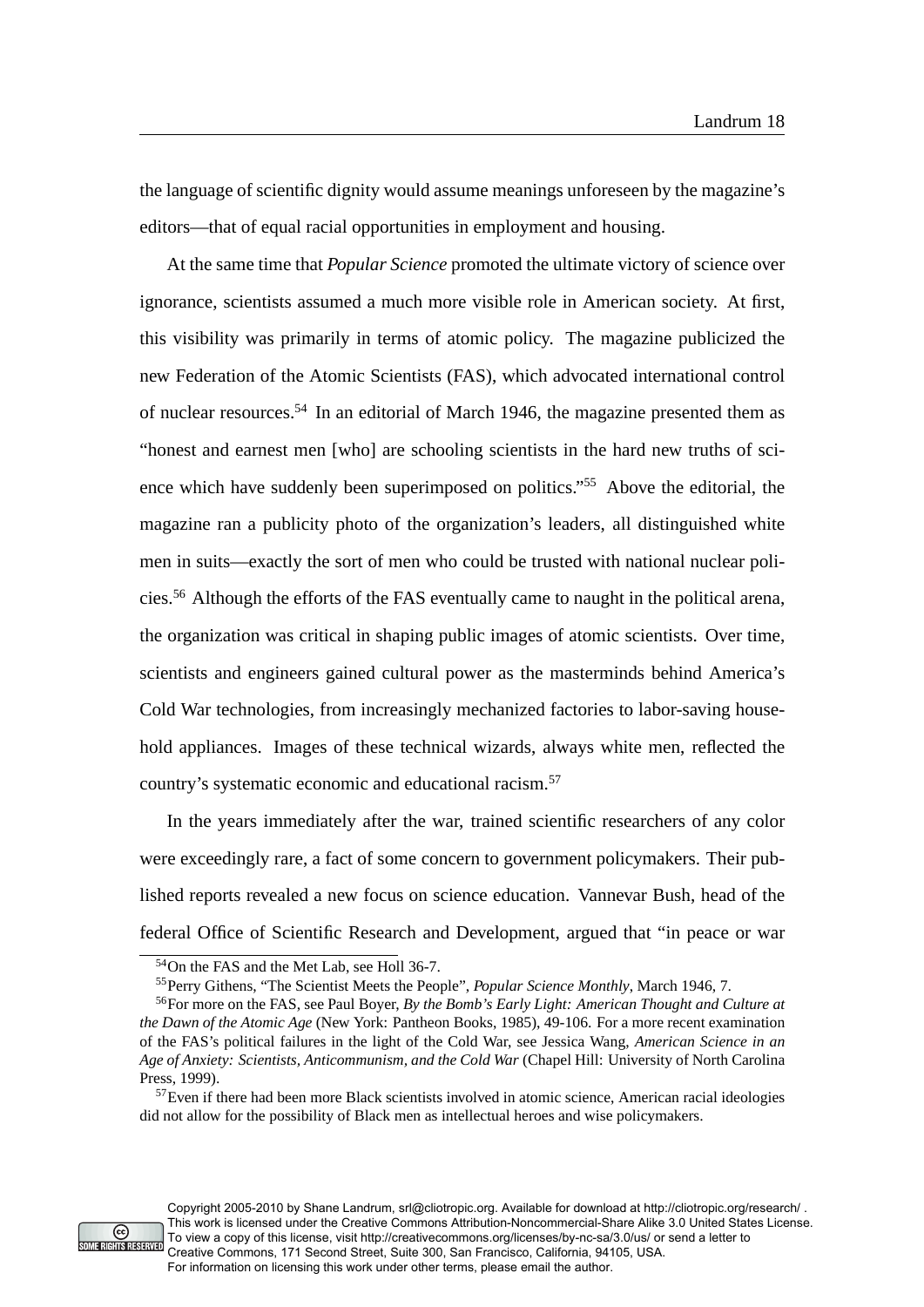the handicap [of poor science education] might prove fatal to our standards and our way of life."<sup>58</sup> Drawing on work by the American Association for the Advancement of Science, *Popular Science* claimed that 150,000 science students had been drafted for wartime service, their scientific education stalled by hamfisted military policies.<sup>59</sup> Illustrated profiles of white GIs accompanied the article, detailing men like Stanley Daly, a 24-year-old Columbia University doctoral student who "lost nearly four years serving in New Guinea." In 1946, when this article was published, the magazine's readership would certainly have sympathized. Demographically, editor Perry Githens targeted an average (white) male reader, statistically likely to be a returning GI. Regular features covered not only current scientific research but also do-it-yourself science experiments, auto repair, and home maintenance. Densely-packed advertisements for technical correspondence courses and bodybuilding plans suggested a white working-class readership desperate for career advancement.<sup>60</sup>

Although *Popular Science* described aspiring scientists whose careers were slowed by military service, this trend may have been less relevant for Black scientists. Particularly for African American men, military service was a way to demonstrate one's fitness for full political and economic citizenship. Thus, although time in the armed forces certainly slowed the graduate education of men like Jasper Jeffries and Virgil Trice, it also provided them with a valuable way to demonstrate their worth to the country. Moreover, both the military and the postwar scientific establishment were strongly hierarchical organizations which required the cooperation of tens of thousands of men. Although the position of African Americans within each was marginal, both systems contained possibilities for transcending the boundaries of mainstream racial ideologies. For African Americans who achieved professional success as researchers, atomic science was not



Copyright 2005-2010 by Shane Landrum, srl@cliotropic.org. Available for download at http://cliotropic.org/research/ . This work is licensed under the Creative Commons Attribution-Noncommercial-Share Alike 3.0 United States License. To view a copy of this license, visit http://creativecommons.org/licenses/by-nc-sa/3.0/us/ or send a letter to Creative Commons, 171 Second Street, Suite 300, San Francisco, California, 94105, USA. For information on licensing this work under other terms, please email the author.

<sup>58</sup>Leon Shloss, "Lost: A Generation of Scientists," *Popular Science Monthly*, March 1946, 88-89. <sup>59</sup>Shloss 88-91.

 $60$ "For Men Only", 83.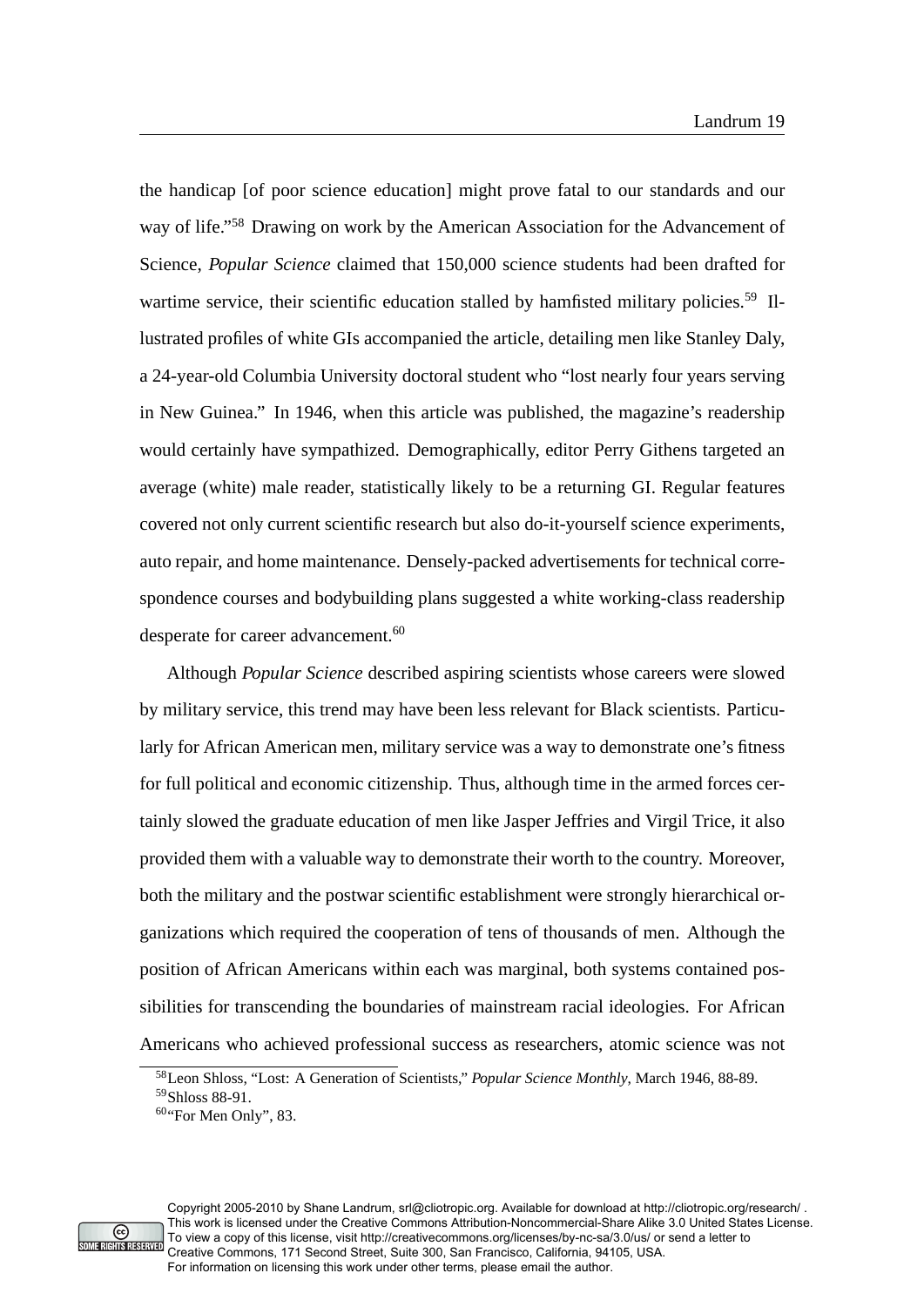only a career but also a way to demonstrate their own intellectual equality and value to the nation.

In the postwar period, science was an increasingly corporate activity, a respectable profession as well as a personal calling. The years 1945-50 were the rise of so-called "Big Science," research corporations and groups which transformed images of science from a solitary pursuit to an increasingly social one.<sup>61</sup> For the African American atomic scientists, the rise of Big Science changed their careers. Most obviously, the Met Lab at the University of Chicago reconfigured itself as a separate entity, the Argonne National Laboratory. Located in suburban Chicago, Argonne employed many of the same researchers who had worked at the Met Lab, but its mission was explicitly nonmilitary. At Argonne, researchers worked on uses of nuclear materials for the life sciences and physical sciences. As such, their work tended to emphasize the positive potential of nuclear science; this was work that, although dangerous, could potentially solve humanity's problems.<sup>62</sup>

Argonne National Laboratory expanded significantly in the postwar period, though it also experienced staff turnover from the war years. During the period between 1945 and 1960, many of the subjects of this study tended to depart government service for more lucrative jobs in private industry; they also pursued careers as educators in majority-Black institutions. Ralph Gardner, who had joined the Met Lab in 1943, left in 1947. His employment for the next two years is unclear, but in 1949 he joined Standard Oil in Cleveland, where he designed chemical processes for refining gasoline. While working for Standard Oil over the next twenty years, he earned master's and doctoral



<sup>61</sup>For example, see David Kaiser, "The Postwar Suburbanization of American Physics," *American Quarterly* 56:4 (December 2004), 851-888. I am grateful to Deborah Weinstein for bringing this article to my attention.

 $62$ For more detailed information on nuclear enthusiasm in the postwar period, see Boyer, 107-121. A 1948 Gallup poll cited by Boyer revealed that college-educated Americans were twice as likely as grade-school-educated citizens to see atomic energy in a positive light.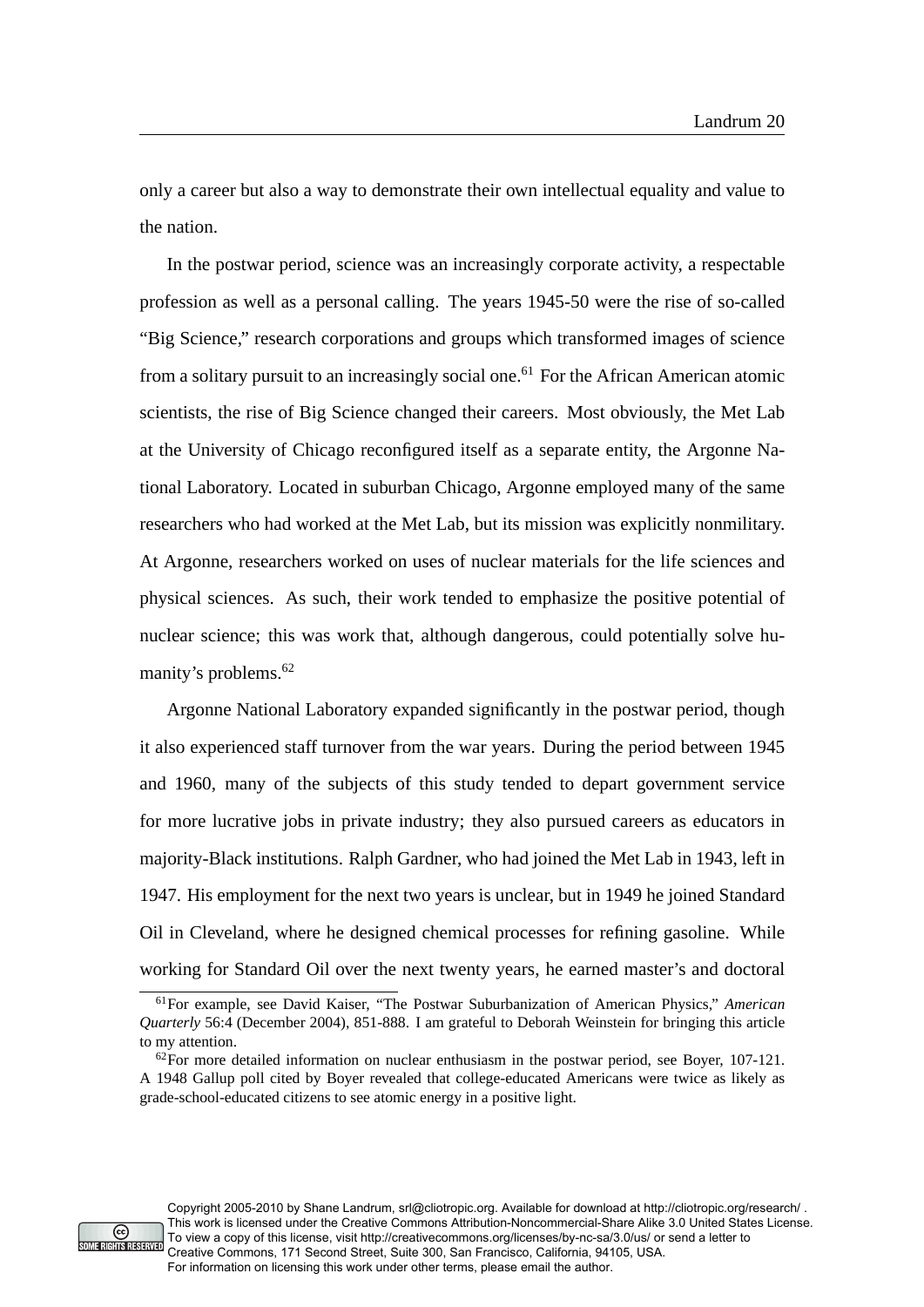degrees at Western Reserve University, probably at the company's expense.<sup>63</sup> Ernest Wilkins departed for the American Optical Company, where he would work for four years before returning to nuclear projects for private companies.<sup>64</sup>

Those who left Argonne for academic teaching and research gravitated towards historically Black institutions where their race would not be a barrier to professional success. Edwin Roberts Russell, a South Carolina native who had earned a master's degree in chemistry at Howard University before the war, started work at the Met Lab in 1942. By 1947, he was a research group leader at Argonne, when he departed for a professorship at Allen University. He would remain there for six years, when he would take a job as a research chemist with E. I. DuPont, one of the major contractors for government nuclear projects.<sup>65</sup> Physicist and mathematician Jasper Jeffries, who had been at the Met Lab since 1943, returned to his native North Carolina to teach at Agricultural & Technical College in Greensboro. Like Russell, he would work in education for a few years, then migrate to private industry.

At the same time that the wartime atomic scientists were departing, Argonne hired a number of Black men returning from the war. These included engineer Virgil Trice, a Purdue graduate, and chemist Sylvanus Tyler, who had studied at Chicago. Ex-Navy chemist Phillip Sellers joined Argonne in 1945 and apparently remained there for the rest of his career, earning a master's degree from Northwestern University in 1950.<sup>66</sup> George W. Reed, a Washington, D.C. native, had worked for the Met Lab during the war, but in 1947 he departed to complete a doctoral degree in chemistry at the University of Chicago. When he had earned his Ph.D. in 1952, Argonne National Laboratory hired



<sup>63</sup>Mary Mace Spradling, *In Black and White* (Detroit: Gale Research, 1980), 3rd edition, 347; *American Men & Women of Science* (New York: R. R. Bowker, 1986) 16th ed., vol. 3, 37.

<sup>64</sup>*American Men & Women of Science* (New York: R. R. Bowker, 1998) 20th ed., vol. 7, 760; Kessler et al. 333-34.

<sup>65</sup>*American Men & Women of Science* (New York: R. R. Bowker, 1979) 14th ed., vol. 6, 4357; Sammons 207.

<sup>66</sup>Sammons 211. Biographical sources for Sellars after 1950 are difficult to locate.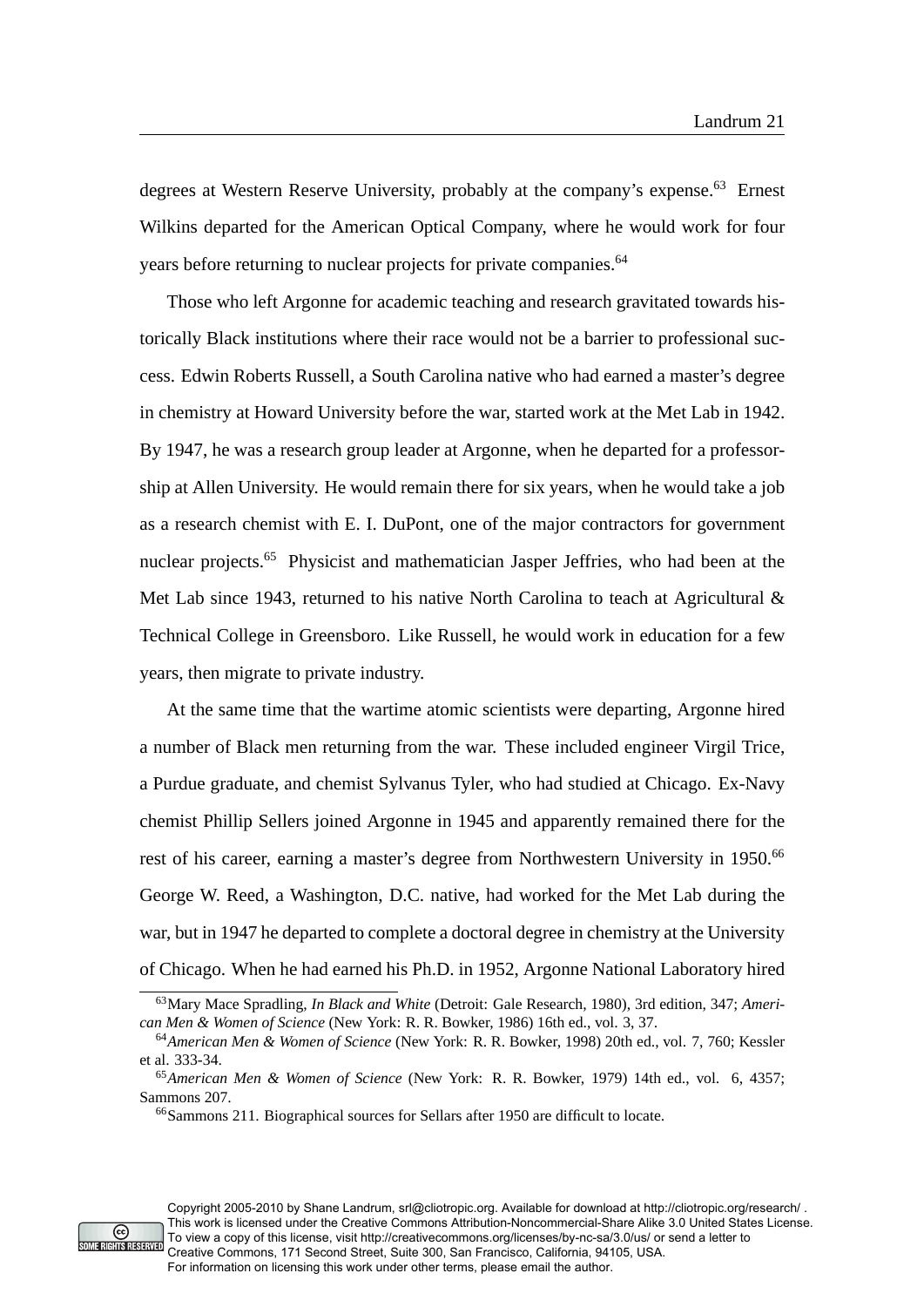him back. Reed and his peers faced significant local geographic obstacles in choosing where to live. Argonne was located twenty miles to the south of the city. Such a location either would have required long commutes via car from the "Black Belt" neighborhoods of Chicago or would have required the scientists and their families to live in the new postwar suburbs, farther from the historic center of the local Black community.

Wherever they might have lived, African American scientists in the postwar period were a new segment of the Black middle class in Chicago. The city's large communities of color supported a number of Black entrepreneurs, doctors, lawyers, and other professionals.<sup>67</sup> The profession of science, particularly atomic science, offered new career possibilities for the educated Black citizens of Chicago. It allowed Black men to support their families without pursuing factory labor so dirty or dangerous that white men refused to do it. Science could also be a way to challenge prevailing concepts of black manhood. The *Pittsburgh Courier*'s "Your History" illustrated column featured W. Montague Cobb, a medical doctor and faculty member at Howard University whose "voluminous research" had done much to break down "notions of alleged Negro inferiority."<sup>68</sup> On the same page, editorial writer Joseph D. Bibb offered a critique of systems which allowed only exceptional Black individuals to succeed. "Despite these 'first and onlys,"' he wrote, "we are still being thrown the scraps."<sup>69</sup>

The exact nature of those scraps was clear. Structurally prevented from achieving advanced degrees in large numbers, most of the black workers in atomic fields were not scientists. Instead, they were office workers, as in the Washington, D. C. offices of the new Atomic Energy Commission. In inch-high letters, the *Pittsburgh Courier* announced that "NEGROES GUARD ATOMIC FILES." "[N]ine carefully selected Negroes," it said, listing their names, watched over the paperwork of the AEC. Quoting



<sup>67</sup>Arnesen 36-37.

<sup>68</sup>J.A. Rogers and Samuel Milai, "Your History", *Pittsburgh Courier* , October 18, 1947, 3.

<sup>69</sup>Joseph D. Bibb, "The Only Negro," *Pittsburgh Courier* , October 18, 1947, 3.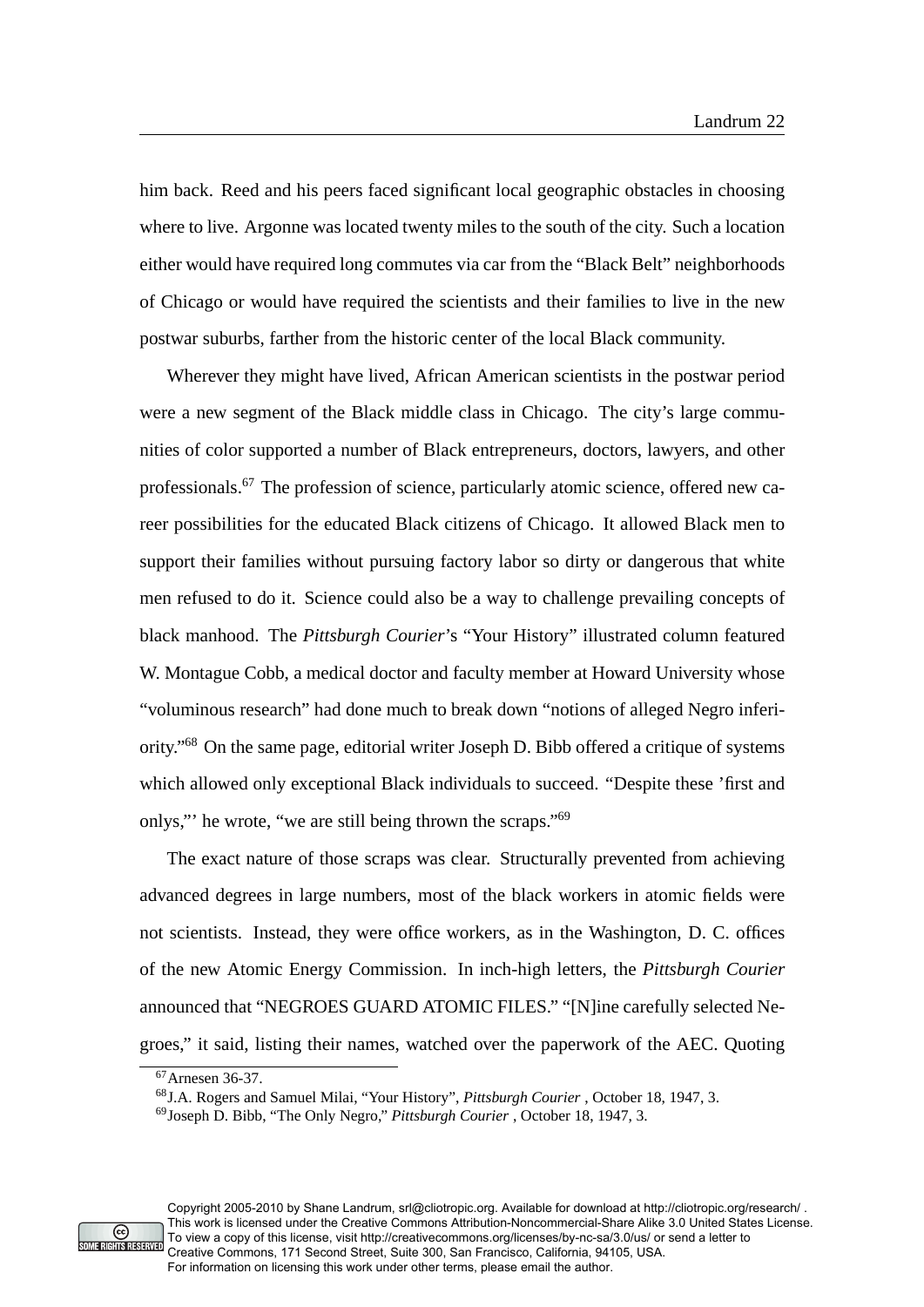an official, the paper claimed that they were "sole custodians of the world's top secrets;" moreover, the Commission honored the guards by not racially segregating their locker rooms. This account focused on the extreme secrecy of their jobs, detailing the other black workers who made up approximately ten percent of the AEC staff. Most were supply clerks; of the forty-two, nine were female clerks assigned to perform background checks on potential employees. Most importantly for the author, morale was high at the office "in part  $\dots$  [because] race and color are not important factors in  $\dots$  a job that requires supreme loyalty and trustworthiness."<sup>70</sup> Thus, even if Black men and women might be employed in lowly positions, their work with atomic materials could be a way to represent possibilities for racial progress. Because clerical work within the atomic bureaucracy did not require an advanced scientific education, it was more accessible for African Americans than the research positions which relatively few achieved. During the next decade, the African American press would use such accounts to its own advantage in pressing for equal civil rights regardless of color.

At the same time as the civil rights movement grew in strength, scientific literacy acquired new importance. Voters had to be conversant with the dangers and possibilities of atomic science, policymakers argued, and thus science education was vital to American democracy. In 1947, *Popular Science* editor Perry Githens, reporting new statistics about the dearth of skilled high school teachers, lamented that American high schools were "hardly a healthy preparation for citizenship in the atomic age."<sup>71</sup> Of 120,000 teachers certified given by a group of 18 teachers' colleges, only 307 were certified to teach science or mathematics. With the postwar economic boom, almost half of all high school teachers had moved into private industry jobs. The result, according to an expert, was that "about 15 to 20 percent [of high school teachers] teach some science, and



Copyright 2005-2010 by Shane Landrum, srl@cliotropic.org. Available for download at http://cliotropic.org/research/ . This work is licensed under the Creative Commons Attribution-Noncommercial-Share Alike 3.0 United States License. To view a copy of this license, visit http://creativecommons.org/licenses/by-nc-sa/3.0/us/ or send a letter to Creative Commons, 171 Second Street, Suite 300, San Francisco, California, 94105, USA. For information on licensing this work under other terms, please email the author.

<sup>70</sup>Alvin A. Webb, "Negroes Guard Atomic Files," *Pittsburgh Courier* October 18, 1947 1,4.

<sup>71</sup>Perry Githens, "Who Will Teach Tomorrow's Voters?", *Popular Science Monthly*, June 1947, 7.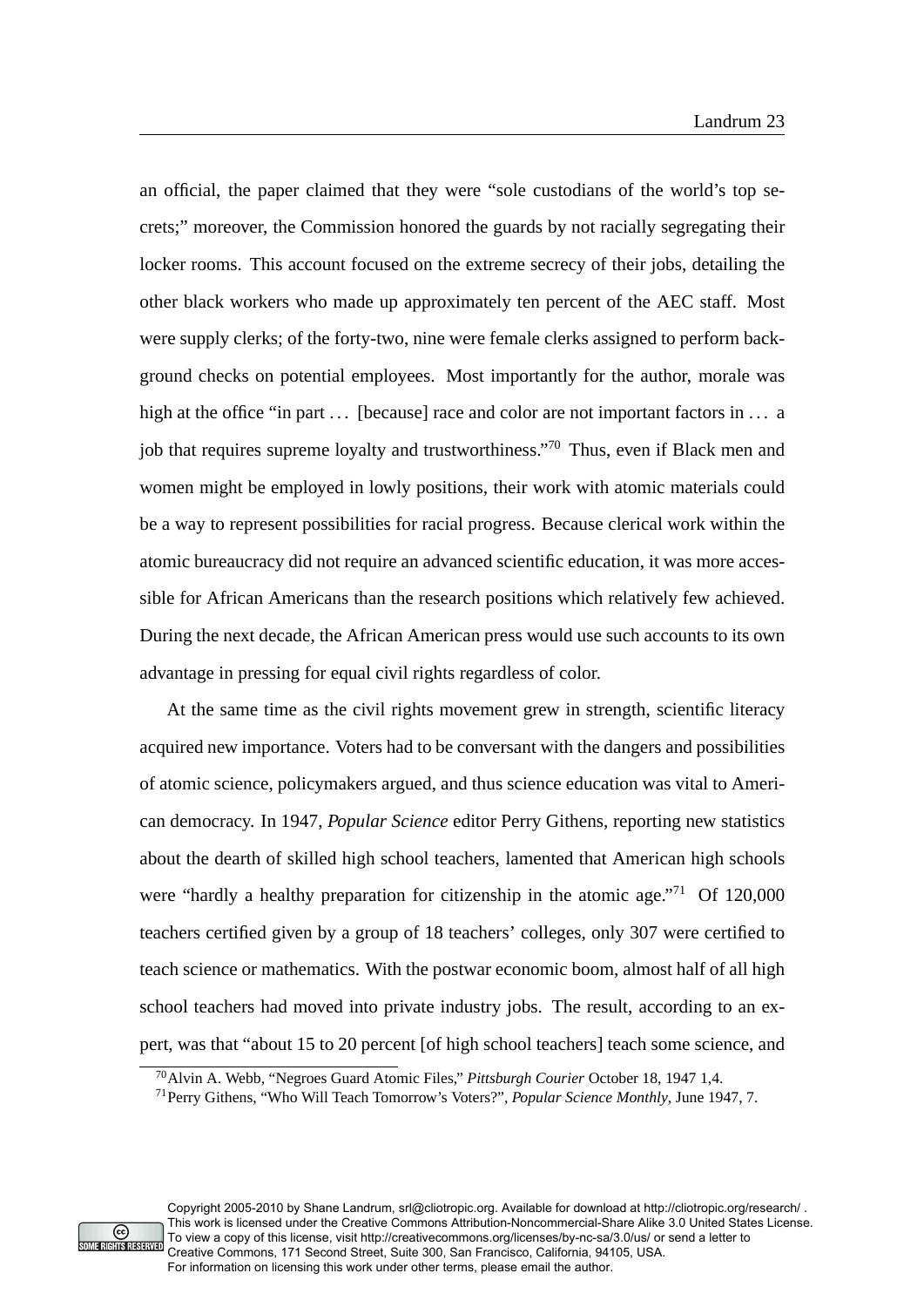about one third of these teach some chemistry."<sup>72</sup> The solution for such ills, Githens claimed, was increased voter participation to fund schools rather than playing fields or war memorials.<sup>73</sup>

The same year, Harvard President James Conant wrote a column for "young men interested in science" which encouraged "general education." General education, first championed by the Progressive-era General Education Board, was a particular favorite of Conant's. During his term at Harvard, he spearheaded a revision of that university's undergraduate curriculum around General Education standards. Math, science, and foreign languages were "not . . . a sufficient educational background for the scientists of a free nation." A democratic education must also include history, art, literature, and philosophy, so that students might "be concerned, in part at least, with the words 'right' and 'wrong' in both the ethical and the mathematical sense." <sup>74</sup> Even as he championed general education to round out the citizenship skills of scientists, Conant's description of science education for nonscientist citizens was critical. He found in the history of science four critical concepts: the creation of new experimental techniques, evolution of scientific theories, care in interpreting experimental data, and science as a social activity. "Science has always been related to the economic, political, and cultural life of its times," he declared; his call was for citizens to understand the critical importance of science to current American issues.

Big Science, then, could be a metaphor for democracy in the postwar period. No longer heroic individual citizens working in isolated environments, Americans must band together to accomplish the goals of both scientific progress and democratic gov-



Copyright 2005-2010 by Shane Landrum, srl@cliotropic.org. Available for download at http://cliotropic.org/research/ . This work is licensed under the Creative Commons Attribution-Noncommercial-Share Alike 3.0 United States License. To view a copy of this license, visit http://creativecommons.org/licenses/by-nc-sa/3.0/us/ or send a letter to Creative Commons, 171 Second Street, Suite 300, San Francisco, California, 94105, USA. For information on licensing this work under other terms, please email the author.

<sup>72</sup>Githens, "Who Will Teach Tomorrow's Voters?", 7.

<sup>&</sup>lt;sup>73</sup>Historian Ronald Tobey has described similar ideas among early 20th century scientists and the failure of those ideas to reach a large number of Americans. See Ronald C. Tobey, *The American Ideology of National Science, 1919-1930* (Pittsburgh: University of Pittsburgh Press, 1971), 167-232. Tobey argues that the early Cold War was a brief moment of unity between American political culture and the culture of professional science, and that by 1960 this unity had dissolved as the Cold War thawed slightly.

<sup>74</sup>James B. Conant, "Educating a Scientist", *Popular Science Monthly*, May 1947, 88-89.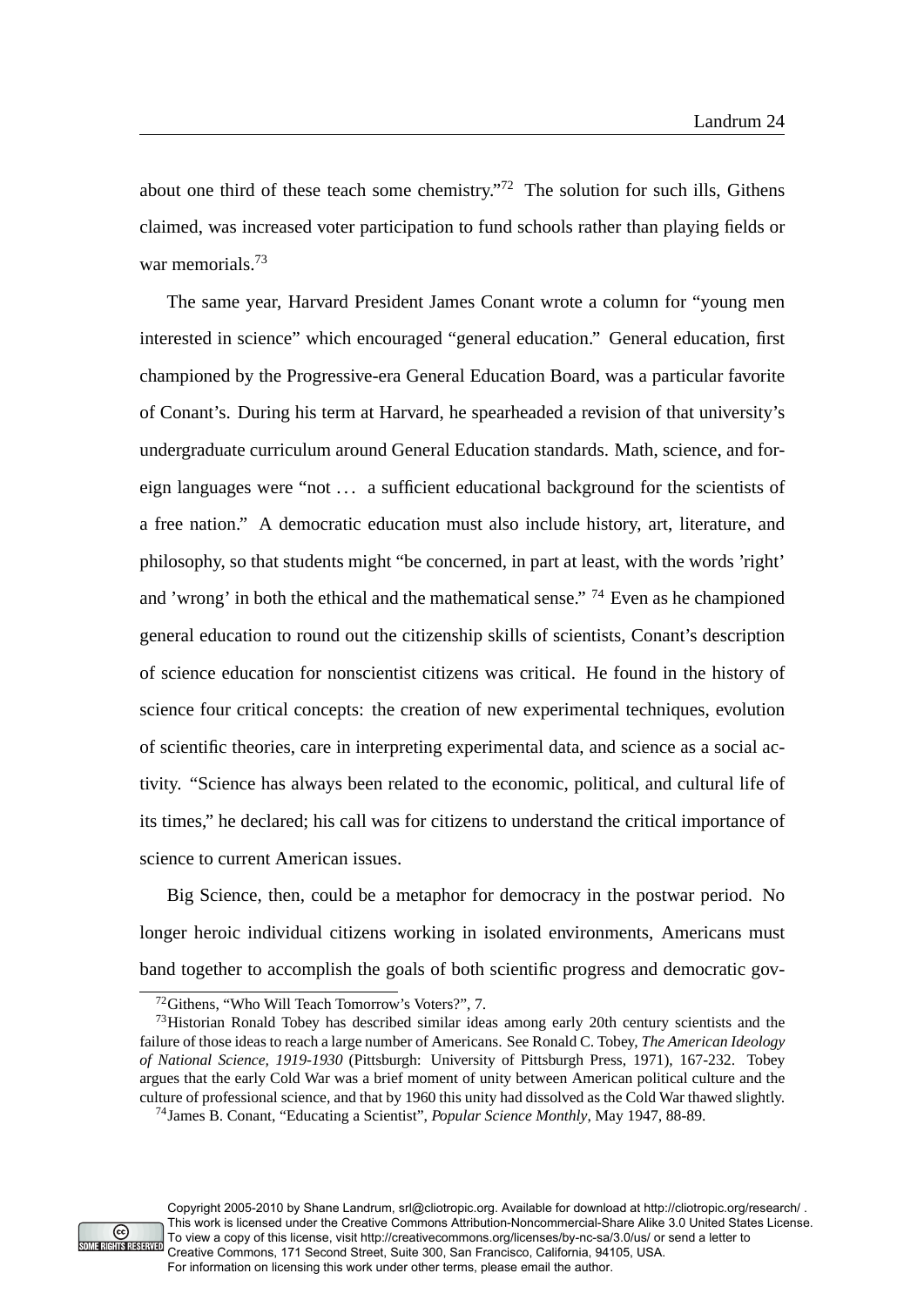ernment.<sup>75</sup> The Chicago atomic scientists were intimately affected by these turns. By 1949, atomic science had achieved a high enough profile that *Ebony* magazine could run a major feature article on ten African American "atom scientists" who worked there. "Most Negroes are junior chemists and technicians at the laboratory," the feature described, not explaining the educational deficits which had led them there. Photographs represented the seven men and three women in lab coats or professional attire, working with scientific apparatus and complicated equations. A headline noted that they were "help[ing] in [the] race to harness atomic materials for peaceful uses."<sup>76</sup>

Of the seven men pictured, only medical student Herschel D. Wallace was a biologist by training. Sylvanus Tyler used his mathematical skills for "planning experiments efficiently." Chemist Lloyd Quarterman, a veteran of the Manhattan Project, was still at the lab, as was Harold Evans. Technician Robert Pairs, who had been hired sometime in 1943, assembled circuits. Phillip Sellers tested radioactive compounds for use in treating cancer. Virgil Trice built pilot plants as part of the lab's nuclear reactor research. *Ebony* emphasized the unusually dangerous nature of atomic work; workers could not eat in the laboratories for fear of ingesting trace amounts of radioactive chemicals.<sup>77</sup> In one way, the potentially dangerous work of atomic science was not unlike the hot, dangerous industrial labor Black men performed at steel mills. Unlike blast furnaces, atomic science had about it an aura of intellectual prestige and middle-class professionalism that made it attractive to aspiring Black Americans.

Women featured unusually prominently in the *Ebony* article, despite their general invisibility in published accounts of Black scientists. Ella Tyree, a Spelman-trained biologist, had been promoted from managing the laboratory's experimental animals to injecting them with radioactive solutions to determine "the effects of radiation on hu-



Copyright 2005-2010 by Shane Landrum, srl@cliotropic.org. Available for download at http://cliotropic.org/research/ . This work is licensed under the Creative Commons Attribution-Noncommercial-Share Alike 3.0 United States License. To view a copy of this license, visit http://creativecommons.org/licenses/by-nc-sa/3.0/us/ or send a letter to Creative Commons, 171 Second Street, Suite 300, San Francisco, California, 94105, USA. For information on licensing this work under other terms, please email the author.

<sup>75</sup>I am influenced here by Rebecca Herzig's work on images of scientific self-sacrifice, particularly a talk given at Brandeis in March 2004.

<sup>76</sup>"Atom Scientists", *Ebony*September 1949, 26.

<sup>77</sup>"Atom Scientists", 26-28.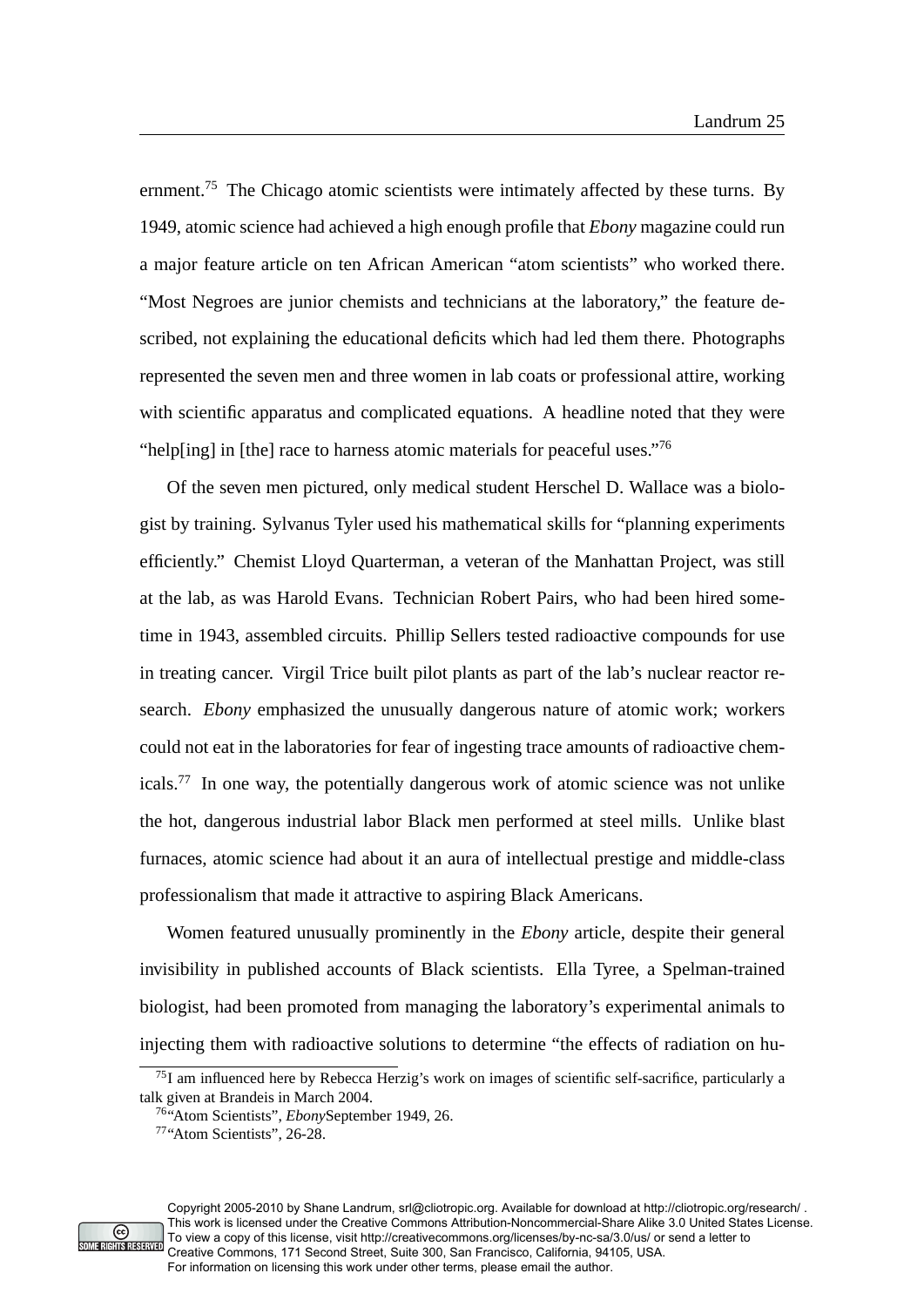mans." Blanche Lawrence, pictured examining a solution in a test tube, was a Tuskegee graduate and the widow of a military pilot. In her four years at the lab, she had been promoted from a technician to "junior biochemist."<sup>78</sup> Cynthia Hall, a technician, had once worked in a morgue but was now testing chemical solutions for radiation.<sup>79</sup> Hall's job was a step up from a distasteful job to a respected scientific position. In a later story, *Ebony* would show two African American women, Genevieve Dixon and Mamie B. Johnson, who worked as "computers" for aircraft firms in Buffalo, New York. The magazine represented them as "mathematicians," not mentioning that the pink-collar job entailed minimal independence and hours of monotonous paperwork.<sup>80</sup> "Computer" was not a research position, but the scientific equivalent of menial labor. Based on these sources, it is reasonable to assume that northern Black women as scientific assistants and clerks may have been more common than written records suggest. Restricted both by racial and gender ideologies from rising very high in scientific professions, educated Black women like Ella Tyree could nonetheless work in the lower levels of Big Science.

On one hand, "Negro" men and women were working at many different levels of Argonne; on the other, they were only rarely leaders of research groups. Aside from noting that Evans was the "highest-ranking Negro scientist", the magazine focused attention away from their junior status. $81$  Their professional lives were, as usual, highly constrained by geography; they could not travel to the more racially-segregated atomic research sites without difficulty. The optimistic editors of *Ebony* noted none of this, preferring a positive tone of racial progress. In contrast, the *Pittsburgh Courier* was much more forward. "Oak Ridge Snubs Our Scientists," the *Courier* exclaimed, describing the Atomic Energy Commission's summer research program for university professors. Of 75 scientists brought to Oak Ridge in the summer of 1950, all were white, and none



<sup>78</sup>"Atom Scientists", 26.

<sup>79</sup>"Atom Scientists", 26-28.

<sup>80</sup>"More Than 200 Negroes Hold Key Scientific Jobs in Industry," *Ebony*, September 1950, 15.

<sup>81</sup>"Atom Scientists", 27.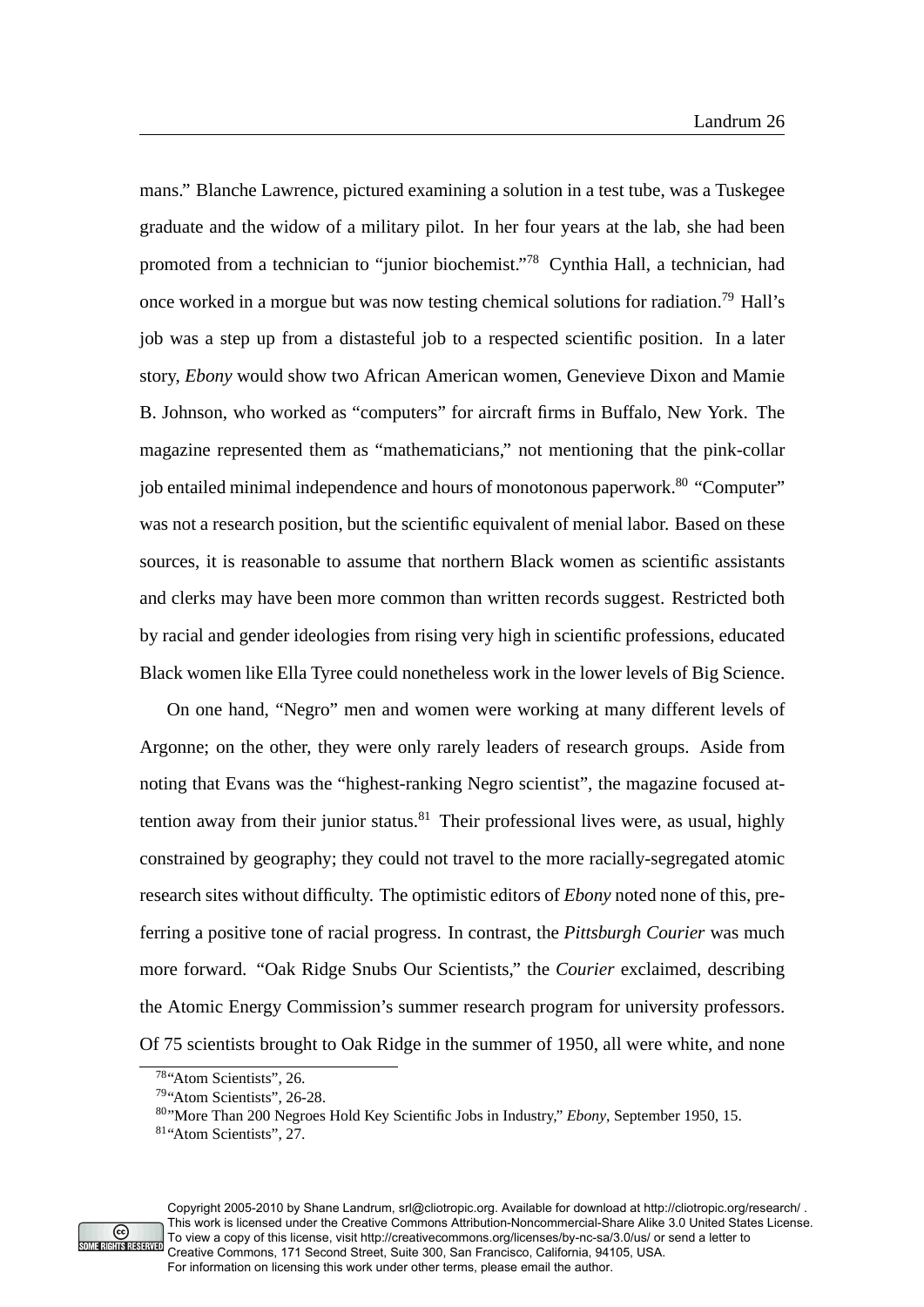were faculty at a historically Black institution. The AEC ran several other summer research programs that summer as well, all exclusively white. Thus, wrote the anonymous writer, "Negroes once again are facing the blights of Jim Crow ... sponsored—as in the past—by the U. S. Government itself here at Oak Ridge."<sup>82</sup>

Even after such press coverage of government atomic science, *Ebony* continued to present optimistic images of African American success in scientific professions. Detailing "more than 200 Negroes [who] hold key scientific jobs in industry," the magazine illustrated a number of men and women at their jobs, mostly employed at industrial concerns in the upper Midwest. It presented a progressive narrative of African American employment, detailing career problems in science as a thing of the past. "The war, FEPC, the Urban League, and a shortage of competent scientists" bore the credit for African American employment in scientific fields, but the very nature of science was critical. Describing the "almost overnight integration of Negroes into many plants," the editors claimed that "test tubes and cyclotrons recognize no color line."<sup>83</sup> The color line was common enough in industrial settings, of course, where many workplaces were dominated by white-controlled unions who maintained strict racial divisions of labor. It is possible that scientific research, as a new kind of career, was less unionized than older industrial specialties. The newness of the field, rather than its intrinsic qualities, may have contributed to certain kinds of egalitarianism in the workplace. To *Ebony*'s editors, scientific meritocracy was the logical explanation; professional researchers respected intellect above skin color. Science, the magazine suggested, had a unique potential among the professions for giving qualified Black intellectuals the recognition they deserved.

At the same time that it described their career achievements, *Ebony* detailed their professional difficulties. One 1942 Purdue engineering graduate described how his



Copyright 2005-2010 by Shane Landrum, srl@cliotropic.org. Available for download at http://cliotropic.org/research/ . This work is licensed under the Creative Commons Attribution-Noncommercial-Share Alike 3.0 United States License. To view a copy of this license, visit http://creativecommons.org/licenses/by-nc-sa/3.0/us/ or send a letter to Creative Commons, 171 Second Street, Suite 300, San Francisco, California, 94105, USA. For information on licensing this work under other terms, please email the author.

<sup>82</sup>"Oak Ridge Snubs Our Scientists," *Pittsburgh Courier* July 1, 1950, 1,4.

<sup>83</sup>"More than 200 Negroes hold key scientific jobs in industry," *Ebony*, September 1950, 15.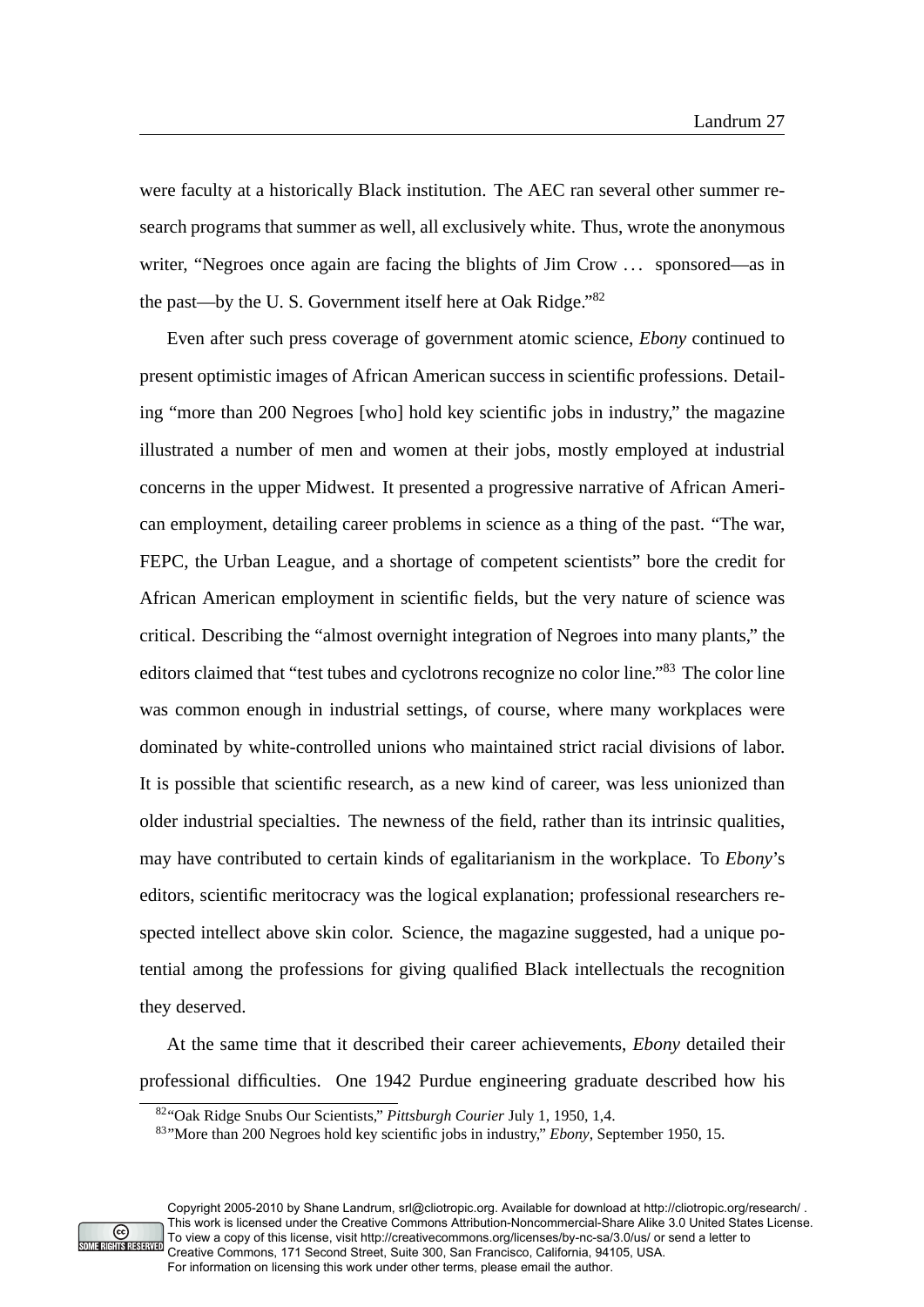white classmates were all recruited by leading firms; he was the only one without a job at graduation. An industrial engineer working at an Air Force laboratory in New Jersey had been turned down repeatedly by private firms, who sent letters informing him that he was "too well-qualified for the jobs presently available."<sup>84</sup> This page was the last of the four-page pictorial, however; it presented discrimination in scientific employment as a thing of the past, overcome by the modern world. Thus, although scientific employment for Black professionals was often racially discriminatory, the editors mobilized the language of scientific progress to represent a better world.<sup>85</sup>

The African American press of the early 1950s used images of science in two different ways: to critique segregated educational opportunities and to demonstrate the progress and potential of Black men and women as American citizens. In a time when scientific progress became wedded to Cold War success, "race" periodicals could use images of Black scientists to represent the citizenship potential of its entire readership. Thus, *Jet* displayed the 1953 election of Black chemist Albert Stewart to the Oak Ridge town council. Stewart, the first Black Ph.D. to work at the Oak Ridge nuclear facilities, demonstrated how much the Tennessee town had changed since the beginnings of nuclear research there.<sup>86</sup> In an at-large election for sixteen council seats, Stewart placed second.<sup>87</sup> The town which had once featured a neighborhood called "Negro Village" had, with the influence of federally-administered nuclear science, made progress. This progress came at a cost, however—the danger of living in the atomic age.

The ambiguities of atomic science for African Americans were most clear in *Ebony*'s 1955 feature about Los Alamos chemist George L. Johnson and his family. In it, the



Copyright 2005-2010 by Shane Landrum, srl@cliotropic.org. Available for download at http://cliotropic.org/research/ . This work is licensed under the Creative Commons Attribution-Noncommercial-Share Alike 3.0 United States License. To view a copy of this license, visit http://creativecommons.org/licenses/by-nc-sa/3.0/us/ or send a letter to Creative Commons, 171 Second Street, Suite 300, San Francisco, California, 94105, USA. For information on licensing this work under other terms, please email the author.

<sup>84</sup>"Many scientists still find bias bars the way to decent jobs," *Ebony*, September 1950, 20.

<sup>&</sup>lt;sup>85</sup>For a more detailed listing of the achievements of Black Ph.D. scientists in all fields in the early 20th century, see Herman Branson, "The Negro and Scientific Research," *Negro History Bulletin*, April 1952, 131-36, 151ff.

<sup>86</sup>Sammons 222.

<sup>87</sup>"Elect A-Bomb Chemist to Oak Ridge Council", *Jet* , September 24, 1953, 8. It is not clear how much governmental authority the council had.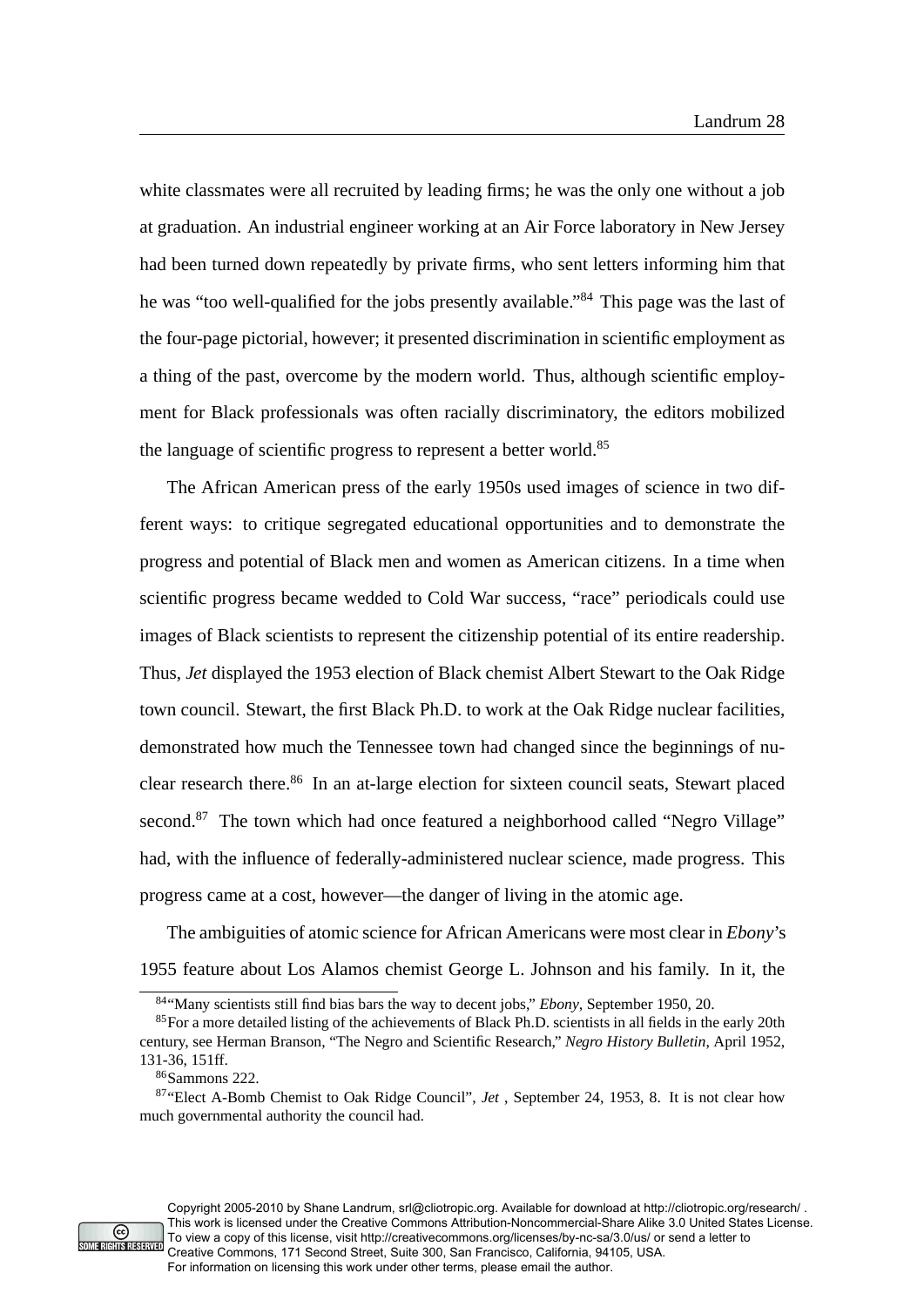magazine coupled atomic-era fears with images of a progressive, racially integrated scientific present. On the first page, a checkpoint and guard tower loomed over Johnson's late-model car as a respectful white guard examined the scientist's credentials. Even as the headline warned of the "Secret City of Sudden Death," the article described the "carefully-planned, fully-modern community which could well be called the ideal place to live—except for one thing." Nuclear research and its dangerous materials were "a threat that must constantly be guarded against." Pictures of Johnson in his laboratory showed the scientist testing waste materials for radioactive contamination, and text represented Johnson as one of the critical men preserving the "air, drinking water, and food supplies" against deadly radiation.<sup>88</sup>

Despite such dangers, Johnson was overwhelmingly positive about the town itself, which the editors claimed was "a community unlike anything he has known on the outside." The exoticism of Los Alamos was not only in its atomic secrecy, but also in the fact of "absolutely no racial discrimination" in public establishments. "Here I never get a chance to think about race because my neighbors don't let me," said Johnson. Accompanying his statements was a picture of Johnson and his wife playing cards at home with a white family, the Lehmans. He located the lack of discrimination in white townspeople's occupations; "being scientific people mostly, they are informed enough to accept me as another man." The article quoted Johnson's supervisor, who said that "we couldn't want a better man for the job."<sup>89</sup> He was the only African American scientist then at Los Alamos; the other two Black men in town were guards. Pictorials of the town's "ultra-modern shopping center" and descriptions of the "new medical center and excellent schools" ignored the fact that the town of 13,000 housed only three Black families. Although Los Alamos may have been a "planner's dream," barely one-tenth of



Copyright 2005-2010 by Shane Landrum, srl@cliotropic.org. Available for download at http://cliotropic.org/research/ . This work is licensed under the Creative Commons Attribution-Noncommercial-Share Alike 3.0 United States License. To view a copy of this license, visit http://creativecommons.org/licenses/by-nc-sa/3.0/us/ or send a letter to Creative Commons, 171 Second Street, Suite 300, San Francisco, California, 94105, USA. For information on licensing this work under other terms, please email the author.

<sup>88&</sup>quot;Secret City of Sudden Death," 57-58.

<sup>&</sup>lt;sup>89</sup>Such glowing praises came in spite of the fact that Johnson was "totally deaf" because he had contracted meningitis at age 14. For the editors, Johnson's disability was a less significant personal quality than his race.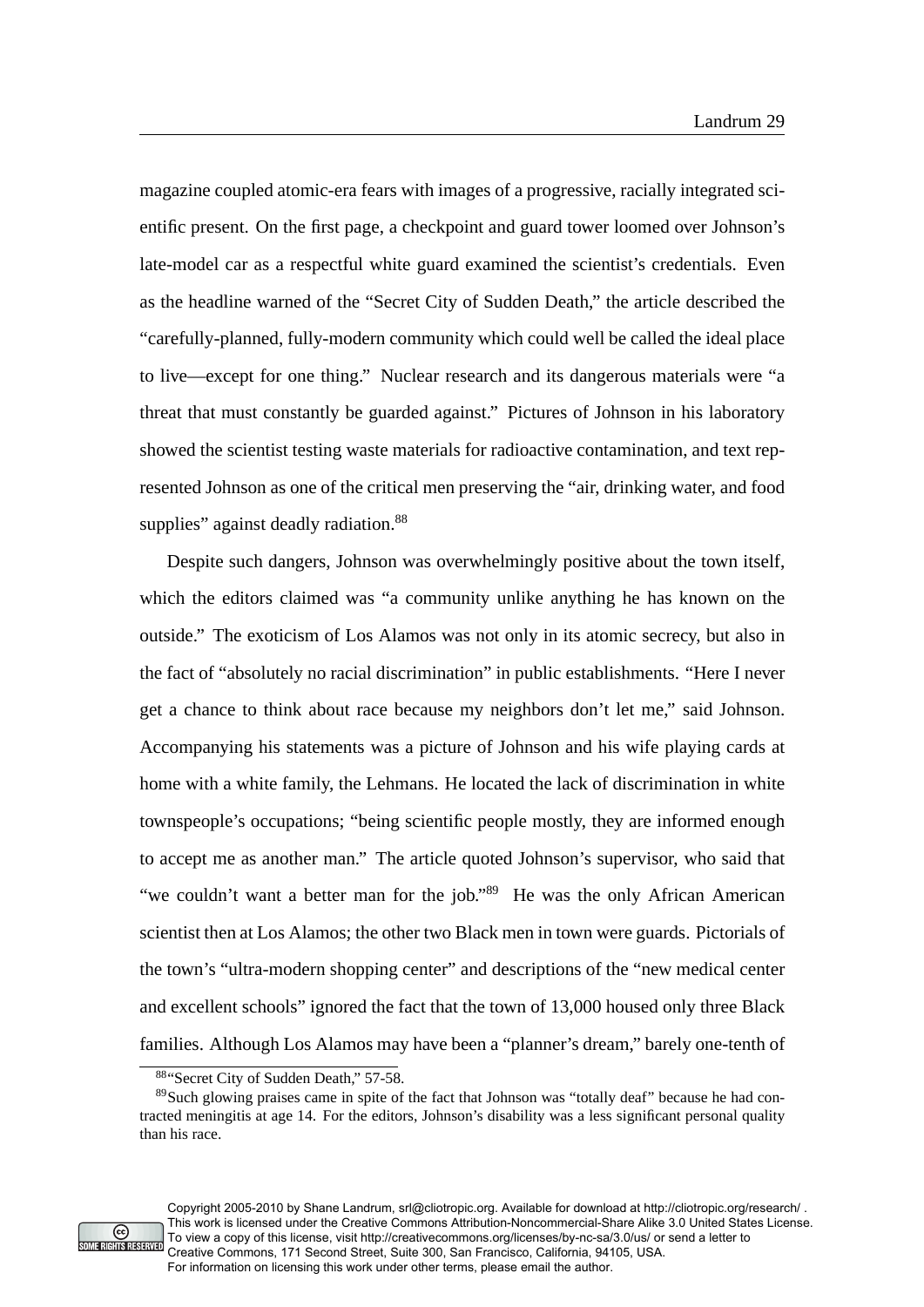one percent of its residents were Black.<sup>90</sup> *Ebony*'s presentation of the Johnsons at Los Alamos was an idealized image of the modern civic sphere. According to *Ebony*, Los Alamos families were not allowed to own homes in the government town, which irked some residents. Curiously, this regulation prevented one of the leading possibilities for structural inequality. During the same time, Northern cities were well-known for white homeowners' "neighborhood associations" which sought to keep property values high by discouraging blacks from purchasing homes there.<sup>91</sup> At Los Alamos, individual white scientists may have held progressive ideas about African American equality, but federal policies worked more concretely than personal antiracism.

Despite George Johnson's success at securing a scientific job in Los Alamos, he was an anomaly within the larger Black community, which still suffered disproportionately from segregated schools and poor science education. Starting with the 1957 launch of the Soviet *Sputnik* satellite, African American newspapers blamed school segregation for America's scientific lag behind the Soviets. The *Chicago Defender* in particular voiced a pointed racial critique of American science education. Just after Sputnik's launch in October 1957, *Defender* columnist Victor Calverton reported for the paper on the College of William and Mary's refusal to admit a black student, claiming that such discrimination was "partly responsible" for the Soviets' superior astronautic achievements.<sup>92</sup> *Defender* columnist Enoc Waters wrote a fictional profile of a would-be Black scientist to illustrate the impact of racial ideologies and economics on American science. This fictional scientist, born in the late 1920s in small-town Mississippi, was precocious as a child, but his sharecropper father's landlord insisted on



Copyright 2005-2010 by Shane Landrum, srl@cliotropic.org. Available for download at http://cliotropic.org/research/ . This work is licensed under the Creative Commons Attribution-Noncommercial-Share Alike 3.0 United States License. To view a copy of this license, visit http://creativecommons.org/licenses/by-nc-sa/3.0/us/ or send a letter to Creative Commons, 171 Second Street, Suite 300, San Francisco, California, 94105, USA. For information on licensing this work under other terms, please email the author.

<sup>90</sup>I base this estimate on an assumption that the three families mentioned in the *Ebony* articles were the only African Americans in town. Assuming that each family contained two adults and one or more children, Black residents of Los Alamos numbered somewhere around one tenth of one percent.

<sup>91</sup>For an example from Detroit, see Thomas J. Sugrue, *The Origins of the Urban Crisis: Race and Inequality in Postwar Detroit* (Princeton: Princeton University Press, 1996), 209-258.

<sup>92</sup>Victor Calverton, "Blames Race Prejudice for U. S. Scientific Lag," *Chicago Defender*, November 9, 1957, 2.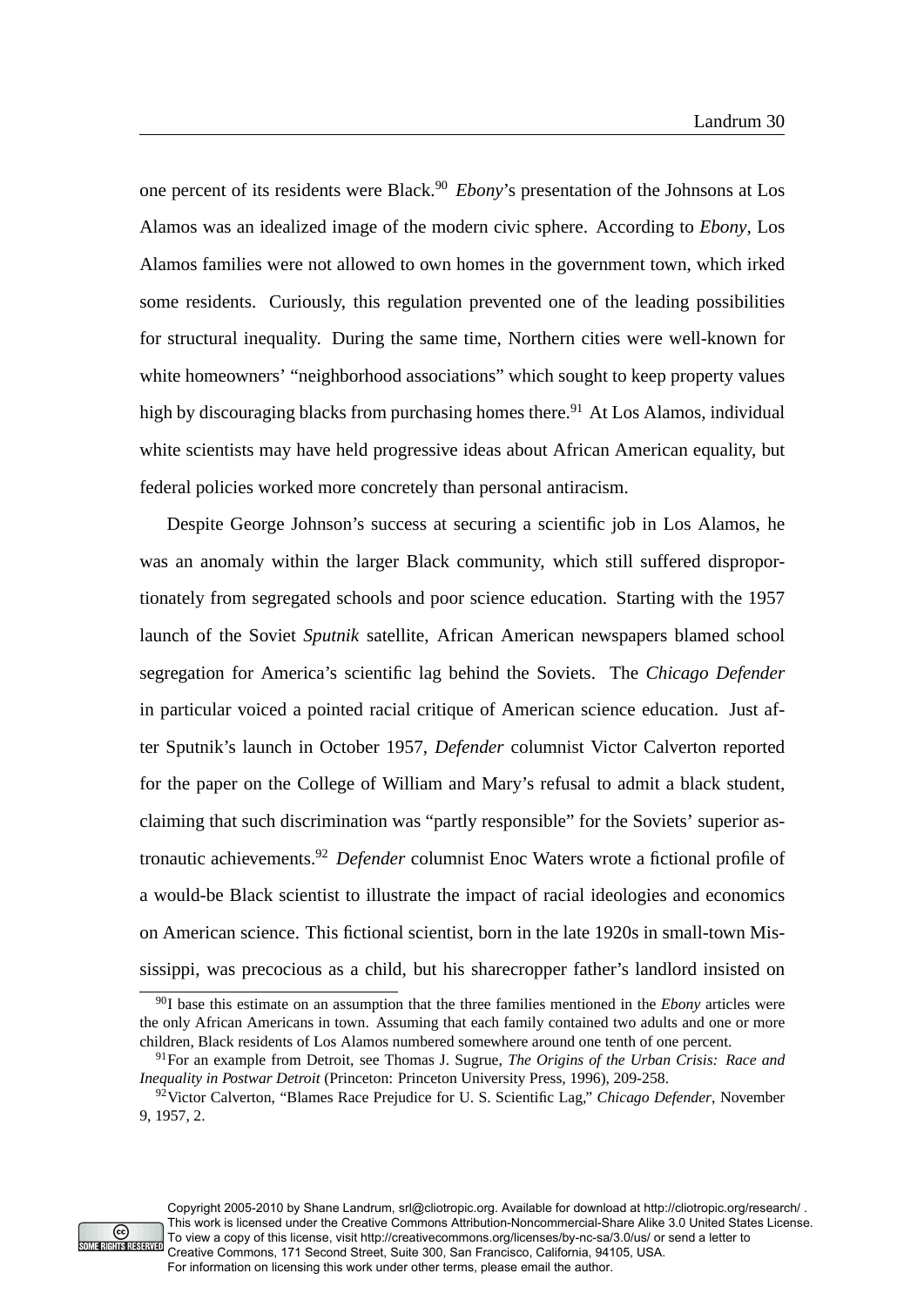his value as a laborer. Having learned all he could at a "delapidated, one room, rural, [J]im [C]row school," he lacked the transportation to attend "the consolidated school 20 miles away." Drafted into the Army at 18, segregation policies limited this budding physicist-mathematician to driving trucks. When he returned, his lack of secondaryschool education prevented him from using the GI Bill to attend college, and he used his mathematical skills not for national defense, but to stretch a sharecropper's meager budget to cover his family's needs. "Know who he is? He is the man who if properly trained could have helped the United States to fling its artificial moon into space before Russia launched Sputnik I."<sup>93</sup> Waters' fictional scientist illustrated an alternate life path for men like Benjamin Scott, Moddie Taylor, and other men of their generation. Had they not migrated to larger cities, where education was more available, their atomic science would never have happened.

Similarly, columnist Louis Martin claimed that "there [was] glee in the ghetto" when a United States attempt to launch a satellite failed late in 1957. Describing an oppositional strain of Black thought rooted in "being jim-crowed into a blind alley . . . and kept on the sidelines of the society," Martin claimed that discontented people of color had every reason to feel satisfied at watching a "vain, arrogant, pompous bully" be "disgraced." He disavowed any Communist sympathies, expressing a belief in capitalism as an economic system. At the same time, he wrote that his complaints came from a desire for "first-class citizenship here in this democracy." He welcomed science as a way to force the issue of racial equality. Because scientific achievements relied directly on education, Martin saw the space race as almost fortunate. "If we can't be free here," he closed, "soon we may be able to try the moon."<sup>94</sup>

This Black critique of early Cold War science education adds a new element to histories of civil rights which have seen school integration partially as an anti-Soviet political



Copyright 2005-2010 by Shane Landrum, srl@cliotropic.org. Available for download at http://cliotropic.org/research/ . This work is licensed under the Creative Commons Attribution-Noncommercial-Share Alike 3.0 United States License. To view a copy of this license, visit http://creativecommons.org/licenses/by-nc-sa/3.0/us/ or send a letter to Creative Commons, 171 Second Street, Suite 300, San Francisco, California, 94105, USA. For information on licensing this work under other terms, please email the author.

<sup>93</sup>Enoc P. Waters, Jr., "He Could Have Been," *Chicago Defender*, November 16, 1957, 10.

<sup>94</sup>Louis Martin, "Dope and Data," *Chicago Defender*, December 21, 1957, 10.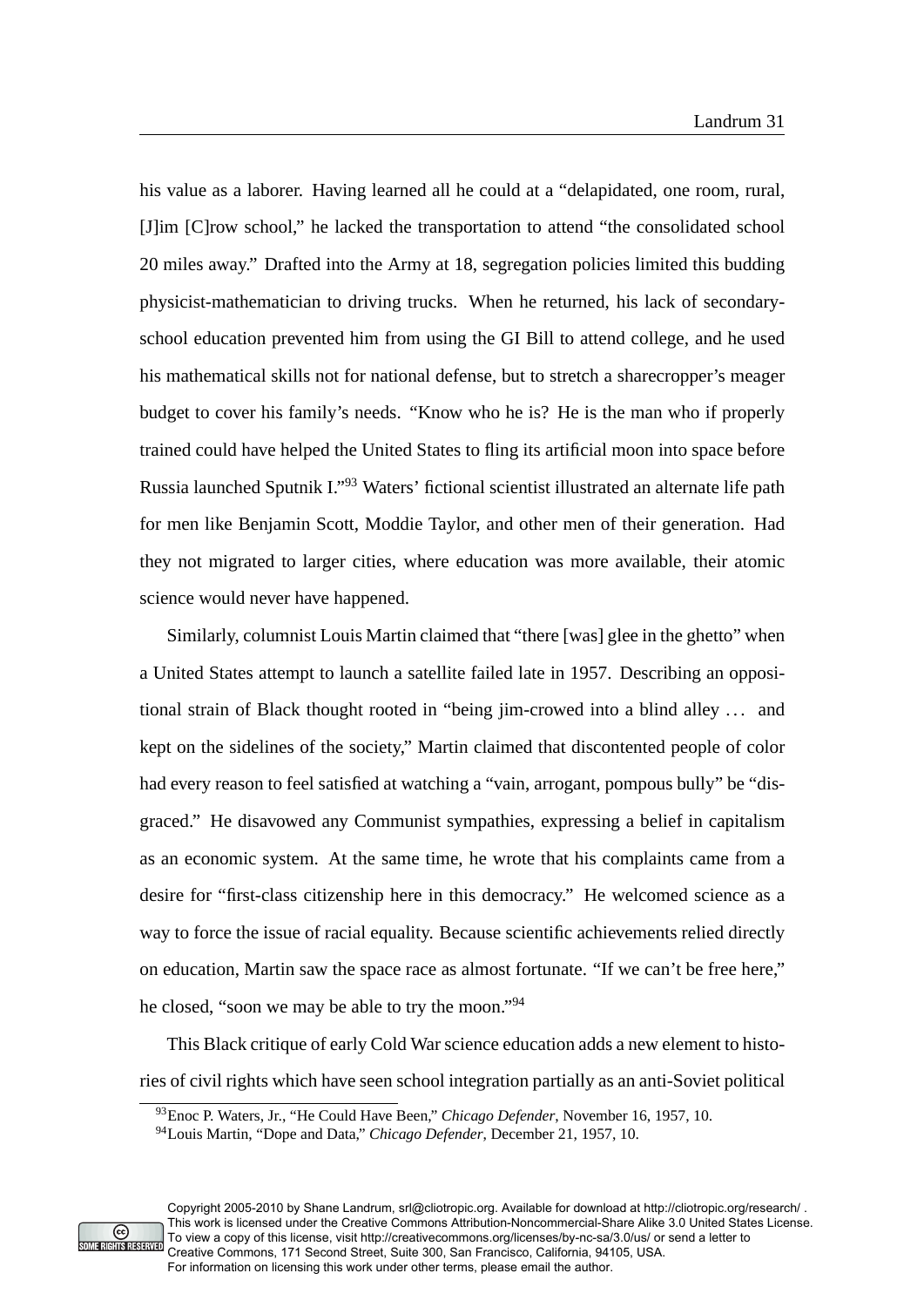move.<sup>95</sup> Segregated schools produced notably low numbers of scientists, whose work was vital within the space race and the Cold War. By abolishing segregated schools, the 1954 *Brown v. Board* Supreme Court decision widened the possibilities for equal scientific education of all Americans. The 1958 passage of the National Defense Education Act thus funded science education for all Americans, not just whites.<sup>96</sup> At the same time, the politically powerful Chicago Black community did not wait for government action. Former Manhattan Project scientist J. Ernest Wilkins, Jr., worked with the Urban League to establish a science recruitment program for African American scientists.<sup>97</sup> Wilkins, who would work in private industry until 1965, would eventually join the faculty of Howard University. His Manhattan Project colleague, Lloyd Quarterman, would do likewise. In 1968, Ralph Gardner would leave Standard Oil to join the chemistry faculty of Cleveland State University, where he would work for the rest of his career.<sup>98</sup>

Science education after *Brown v. Board* continued to capture the energies of the Manhattan Project's African American veterans. Many left federal employment to teach at historically Black colleges and universities, given the relative difficulty of gaining tenure at white-dominated institutions. Moreover, teaching at historically Black institutions enabled them to encourage a new generation of scientists of color. The rest used their work on federal atomic projects as springboards to personal financial stability, whether in private industry or in federal agencies. Virgil Trice, who joined Argonne National Laboratory in 1945, eventually worked for the Energy Research and Development Agency (later the United States Department of Energy), specializing in nuclear waste



<sup>95</sup>See for example Mary L. Dudziak, *Cold War Civil Rights: Race and the Image of American Democracy* (Princeton: Princeton University Press, 2000).

<sup>96</sup>For more on the NDEA, see Barbara Barksdale Clowse, *Brainpower for the Cold War* ( Westport, Connecticut: Greenwood Press, 1981). For an account which focuses on African Americans, see Wharton 93-96.

<sup>97</sup>"Science Education for Negroes," *Science*, 128:3318 (August 1, 1958), 241-2

<sup>98</sup>*American Men & Women of Science* (New York: R. R. Bowker, 1986) 16th ed., vol. 3, 37.